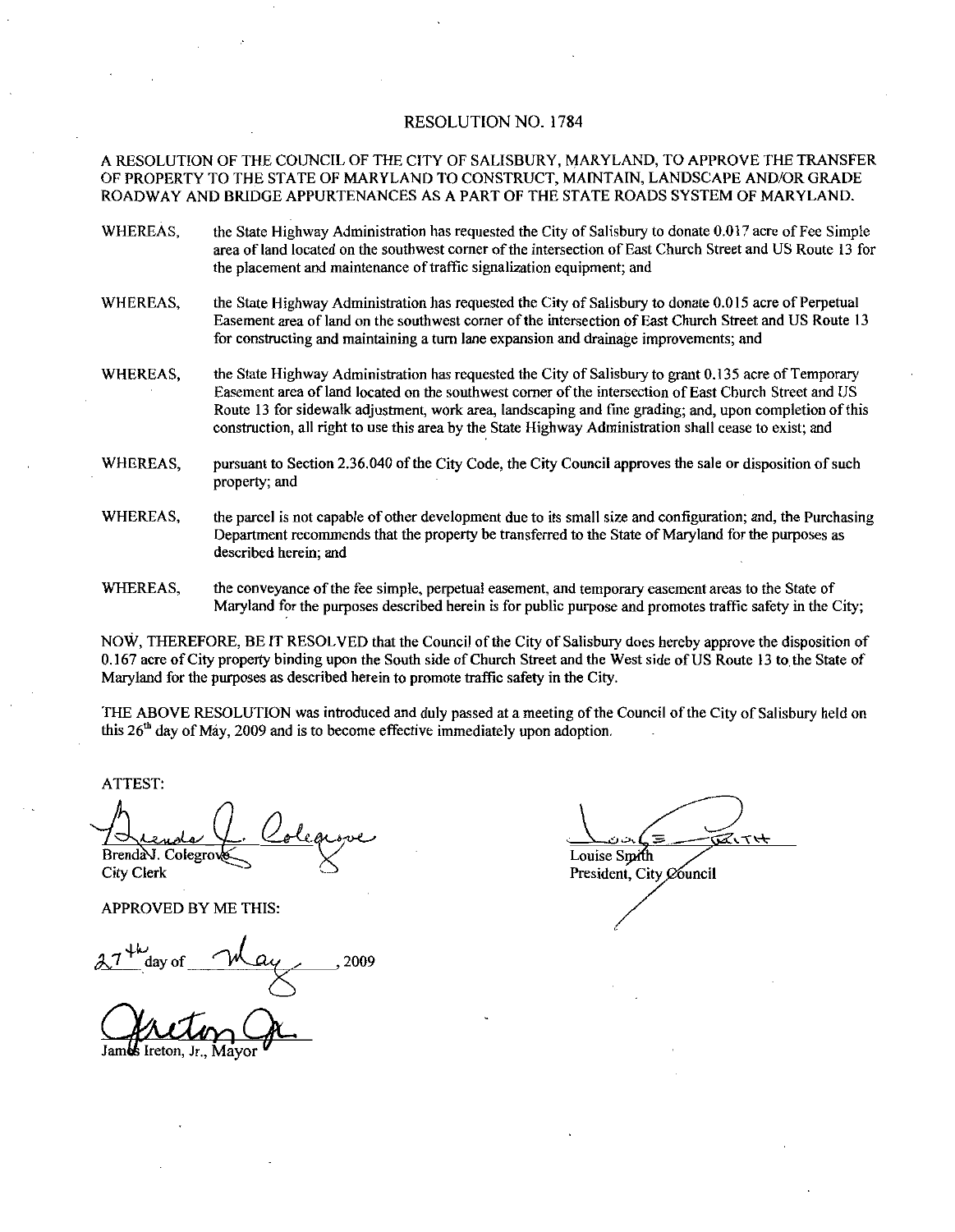

A Team of Teams Making a Difference! Memorandum for City Administrator

# May 12 2DD9

## Subject: Property Disposition to Maryland State Highway Administration (SHA)

## Purpose

To provide information to the City Administrator for the purpose of obtaining approval **Purpose:**<br>To provide information to the City Administrator for the purpose of obtaining appro<br>from the City Council for the disposition of 0.167 acre of City property (southwest<br>corner of E. Church St. and US Route 13, se from the City Council for the disposition of 0.167 acre of City property (southwest<br>corner of E. Church St. and US Route 13, see attached Exhibit 1) to the State of<br>Maryland to construct, maintain, landscape and/or grade r Maryland to construct, maintain, landscape and/or grade roadway and bridge appurtenances associated with the replacement of SHA Bridge No. 22026 on US Route 13 over US Route 50 and to obtain authorization for the Mayor to Route <sup>13</sup> over US Route <sup>50</sup> and to obtain authorization for the Mayor to sign the

# Discussion:

SHA is making improvements to the US Route 13 Bridge that crosses over US Route 50. During this process improvements are being made to utilities and roads in that general area. SHA is requesting the following dispositions of City property areas located on the southwest corner of East Church Street and US Route 13 to facilitate this work:

- Donate to SHA 0.017 acre of Fee Simple area to construct and maintain traffic signalization equipment and ADA ramps in the existing sidewalk.
- Donate to SHA 0.015 acre of Perpetual Easement area to construct and maintain a turn lane expansion and drainage improvements.
- Provide to SHA 0.135 acre of Temporary Easement area for the purpose of sidewalk adjustment, work area, landscaping, and fine grading. At the termination of the SHA construction efforts, all rights for the Temporary Easement will revert back to the City of Salisbury.

SHA was the previous owner of these property areas. On November 07, 2002, the City donated 0.282 acre of this property area to SHA for improvements to US Route 13 at East Church Street. On January 18, 2006, SHA conveyed ba SHA was the previous owner of these property areas. On November 07, 2002, the Cit donated 0.282 acre of this property area to SHA for improvements to US Route 13 at E Church Street. On January 18, 2006, SHA conveyed back t acre of property (see attached 2-26-09 SHA transmittal letter and two deeds between<br>SHA and the City). MSHA would like to start construction in this area during the spring of 2009 acre of property (see attached 2-26-<br>SHA and the City). MSHA would like<br>2009.<br>For any additional questions you ma<br>mail at <u>bsterling@ci.salisbury.md.us</u>

For any additional questions you may have, I can be reached at (410) 548-3170 or by e-

Sincerely,

William Sterling Project manager

JAMES CALDWELL DIRECTOR

NEWELL W. MESSICK III, P.E. DEPUTY DIRECTOR

Government Office Building 125 North Division Street Salisbury, MD 21801-4940 JAMES CALDWELL<br>
DIRECTOR<br>
NEWELL W. MESSICK III, P.E.<br>
DEPUTY DIRECTOR<br>
Covernment Office Building<br>
125 North Division Street<br>
Salisbury, MD 21801-4940<br>
Phone: (410) 548-3170<br>
Fax: (410) 548-3170<br>
www.ci.sallsbury.md.us/pu

Phone: (410) 548-3170<br>Fax: (410) 548-3107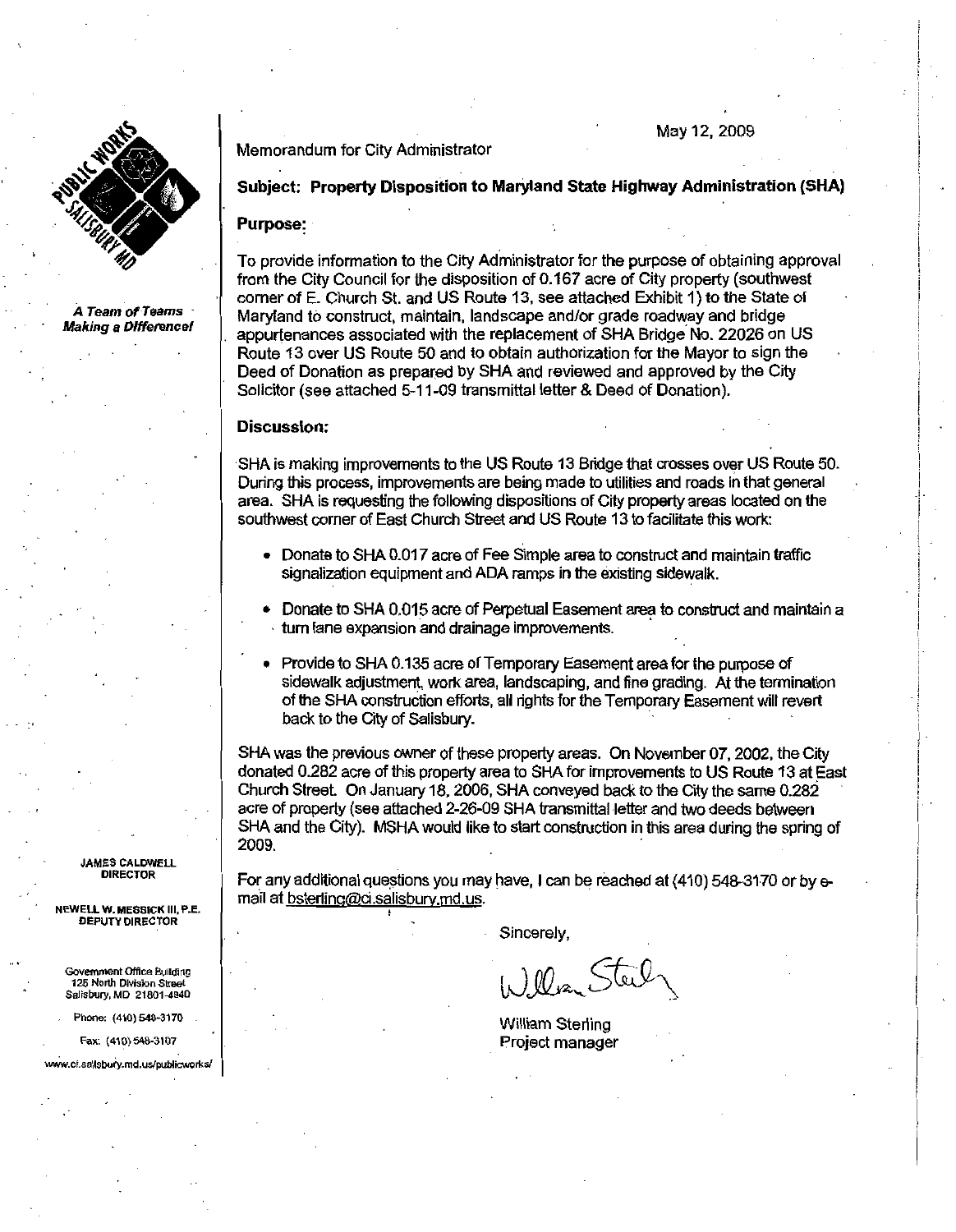

 $\epsilon$  xhibit " $\Gamma$ "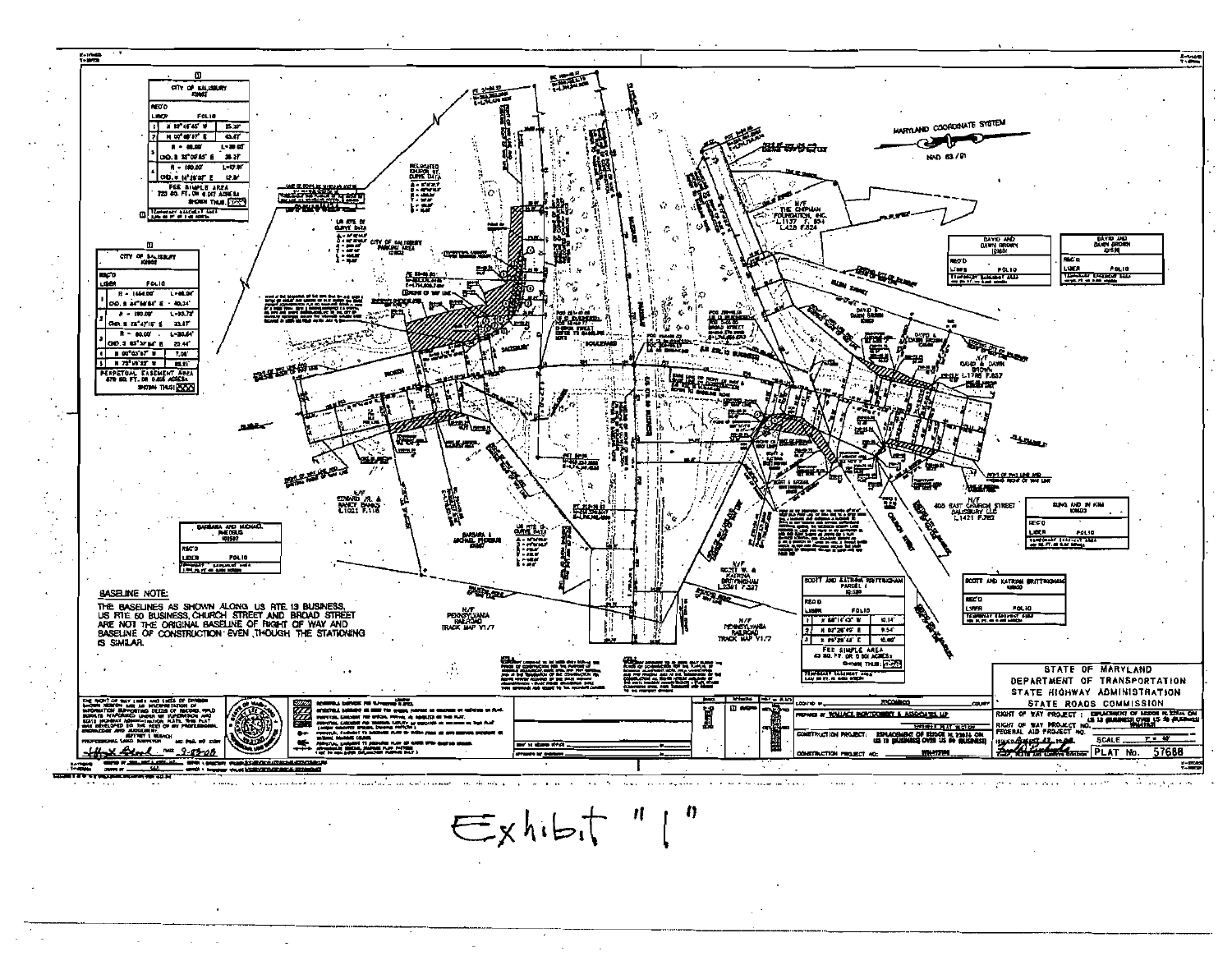

Maryland Department of Transportation

May 11, 2009

City of Salisbury C/O Mr. Messick Salisbury, MD 21801

> Re: Contract No.: WI649A31 Termini: Replacement of Bridge N. 22026 on US13B over US 50 B.<br>Property of: City of Salisbury City of Salisbury  $Item No.: 101602$

Mr. Messick:

Enclosed is the Deed of Donation between the City of Salisbury and the State of Maryland for the portion of property located at the corner of Church St. and US 13B in Salisbury. Please have the deed signed and returned to our office

If you have any questions, please contact our office, 410-677-4072. Thank you for your consideration in this matter.

Sincerely, Louis Sommers<br>Doug-Sommers<br>Real Property Supervisor

Doug-Sommers<br>Real Property Super<br>District 1- Salisbury

My telephone number/toll-free number is  $\frac{1-800-825-4742}{20}$ <br>to *Service for Impaired Hearing or Speech*: 1-800-735-2258 St<br>Box 1633 · Salisbury, Maryland 21802 · Phone: 410-677-My telephone number/toll-free number is 1-800-825-4742<br>Maryland Relay Service for Impaired Hearing or Speech: 1-800-735-2258 Statewide Toll Free<br>Street Address: 660 West Road, P.O. Box 1633 · Salisbury, Maryland 21802 · Ph

₩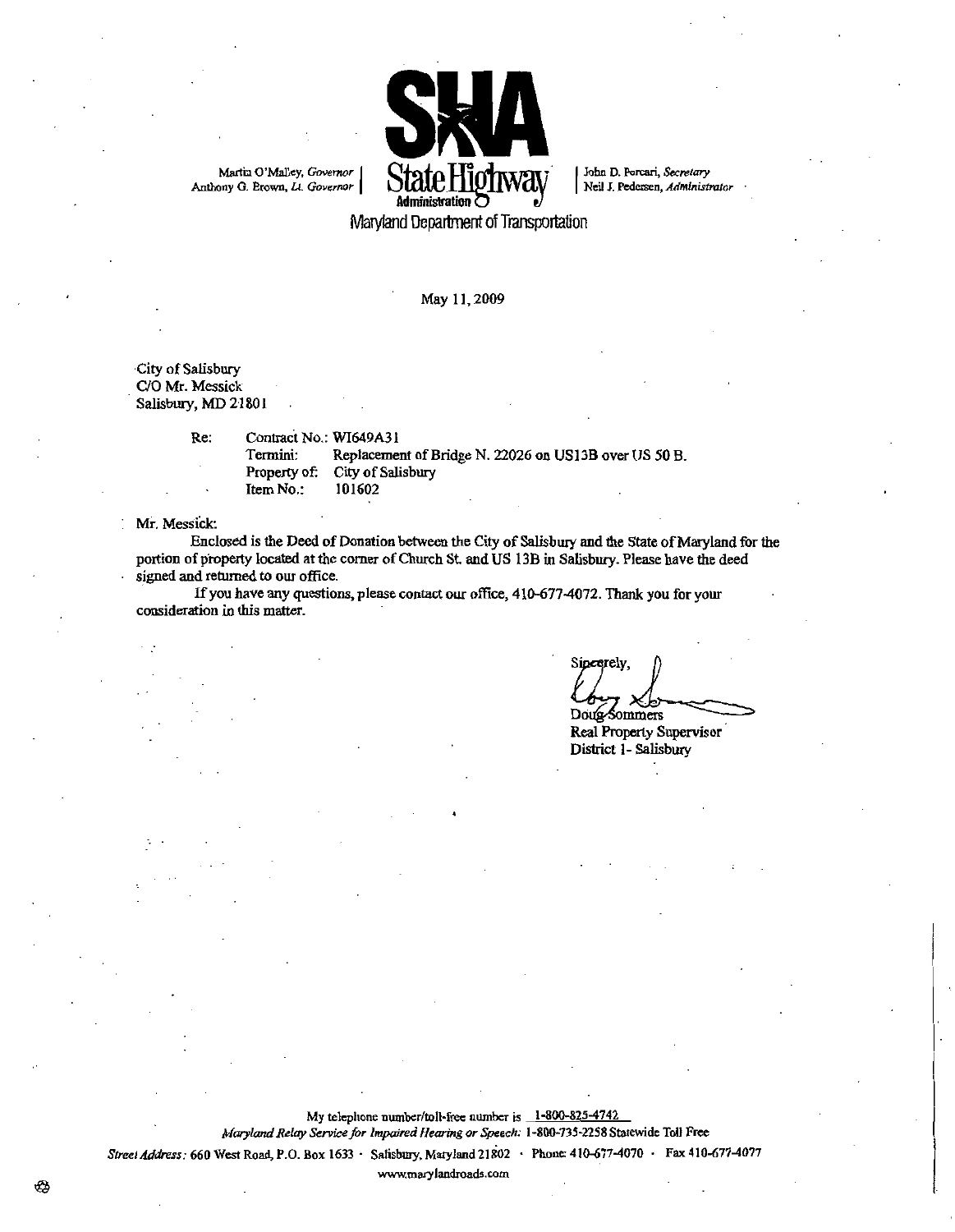# SHA 63.11-25 3/1/90

Mailing Address Records and Research Section 707 North Calvert Sheet Baltimore, Maryland 21202

DEED

TO USTATE OF MARYLAND<br>TO THE USE OF<br>HE STATE HIGHWAY ADMINISTRATION THE STATE HIGHWAY ADMINISTRATION MARYI AND DEPARIMENT OF TRANSPORTATION Right of Way Item No. 101602

SHA Contract No. WI649A31

# **THIS DEED OF DONATION** made this day of in the year 2009.

From City of Salisbury, a municipal corporation of the State of Maryland, Grantor, unto the State of Maryland to the use of the State Highway Administration of the Maryland Department of Transportation, Grantee.

WHEREAS, the State Highway Administration of the Maryland Department of Transportation, acting<br>for and on behalf of the State of Maryland, finds it necessary to acquire the land, easements, rights<br>and/or controls located i Administration Plat numbered 57688(09/23/08) which has been duly filed for record with and<br>electronically recorded by the Maryland State Archives, in order to lay out, open, establish, construct, extend, widen, straighten, grade and improve as a part of the State Roads System of Maryland, a electronically recorded by the Maryland State Archives, in order to lay out, open, establish, consextend, widen, straighten, grade and improve as a part of the State Roads System of Maryland,<br>highway and/or bridge, togethe extend, widen, straighten, grade and improve as a part of the State Roads System of Maryland, a<br>highway and/or bridge, together with the appurtenances thereto belonging, under its Contract<br>Number Wi6495180 and known as Rep 50(Business) and to thereafter use, maintain and/or further improve said highway and/or bridge, as a part of the Maryland State Roads System. Number Wi6495180 and known as Replacement of Bridge N. 22026 on US 13 (Business) over US 50 (Business) and to thereafter use, maintain and/or further improve said highway and/or bridge, c part of the Maryland State Roads S HA 63.11-25 3/1/90<br>
Idling Address:<br>
ecords and Research Section<br>
27 North Calvert Street<br>
27 North Calvert Street<br>
21 Minne, Maryland 21202<br>
10917 Calvert Street<br>
10917 and 21202<br>
10917 Calvert Street<br>
10917 Calvert Stree

Maryland is Zero Dollars (\$0.00); and

WHEREAS, the undersigned Grantor certifies under the penalties of perjury that the following<br>is true to the best of their knowledge, information and belief, that in accordance with ndersigned Grantor certifies under the penalties of perjury that the following<br>st of their knowledge, information and belief, that in accordance with<br>of the Tax-General Article of the Annotated Code of Maryland, *that the* WHEREAS, the undersigned Grantor certifies under the penalties of perjury that the following<br>is true to the best of their knowledge, information and belief, that in accordance with<br>§ 10-912(d){1)(i) of the Tax-General Art resident entity under Section 10-912(a)(4) of the Tax-General Article of the Annotated Code of<br>Maryland, the undersigned is an agent of Grantor, and the undersigned has the authority to sign this<br>document on Grantor's beha

NOW, THEREFORE, THIS DEED WITNESSETH: That for and in consideration of the above premises, One document on Grantor's behalt.<br>NOW, THEREFORE, THIS DEED WITNESSETH: That for and in consideration of the above premises, One<br>Dollar (\$1.00) and other good and valuable consideration, the receipt whereof is hereby<br>acknowled its successors and assigns, FOREVER IN FEE SIMPLE, all right, title and interest, free and clear of all liens and encumbrances, in and to:

ALL THE LAND, containing 723 square feet or 0.017 of an acre of land, more or less, together with the appurtenances thereto belonging, or in anywise appertaining, lying between the outermost lines designated "Right of Way Line" and "Existing right of Way Line" as shown ALL THE LAND, containing 723 square feet or 0.017 of an acre of land, more or less, toget with the appurtenances thereto belonging, or in anywise appertaining, lying between the outermost lines designated "Right of Way Lin and/or indicated on State Highway Administration Plat numbered 57688(09/23/08), all of<br>which plat is made a part hereof, so far as the property and/or rights may be affected by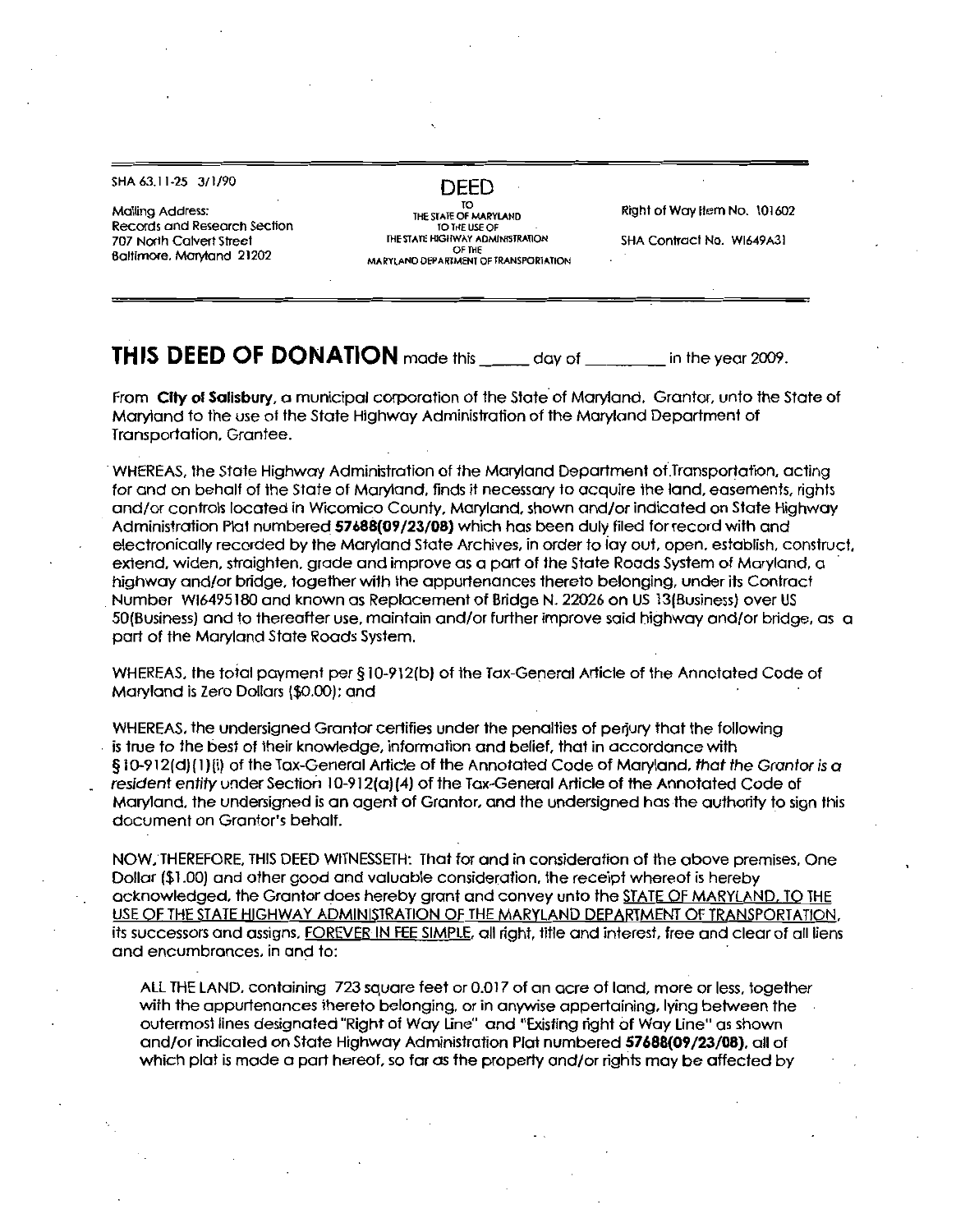the said proposed highway and/or bridge, and the appurtenances thereto belonging, or in anywise appertaining

AND THE GRANTOR DOES FURTHER GRANT unto the State of Maryland, to the use of the State Highway Administration of the Maryland Department of Transportation, its successors and assigns, the perpetual right to create, use and maintain on the area of the land containing 670 square feet or AND THE GRANTOR DOES FURTHER GRANT UNTO The State of Maryland, to the Use of the State<br>Highway Administration of the Maryland Department of Transportation, its successors and ass<br>perpetual right to create, use and maintain Highway Administration of the Maryland Department of Transportation, its successors and assigns, the perpetual right to create, use and maintain on the area of the land containing 670 square feet or 0.015 of an acre of lan Highway Administration Plat numbered 57688(09/23/08), such stream changes, side ditches, inlet ditches, pipes, culverts and all other drainage facilities as are necessary in the opinio of the State Highway Administration t the purpose of a drainage facility

AND THE GRANTOR DOES FURTHER GRANT unto the State of Maryland, to the use of the State Highway Administration of the Maryland Department of Transportation, its successors and assigns, ANY AND ALL RIGHT WHATSOEVER of the Grantor, its successors and assigns, of vehicular ingress or egress between the remaining properly and the highway across those portions of the right of way lines which are marked THROUGHOUT THIS PORTION OF THE RIGHT OF WAY LINE ALL VEHICULAR ACCESS IS DENIED," to the end that there never will be any vehicular access to or from said highway and the remaining property across those portions of the said right of way lines which are so marked on State Highway Administration Plat numbered 57688(09/23/08).

TOGETHER with The temporary right during the period of construction to use the area of land containing 5,869 square feet or 0.135 of an acre of land, more or less, and shown hatched thus<br>COO on State Highway Administration Plat numbered 57688009/23/08) for the purpose of on State Highway Administration Plat numbered 57688(09/23/08), for the purpose of sidewalk adjustment, work area, landscaping and fine grading. Upon completion of this construction, all right to utilize this area by the State Highway Administration shall cease to exist. Sidewalk adjustment, work area, landscaping and fine grading. Upon completion of this construction, all right to utilize this area by the State Highway Administration shall cease to exist.<br>A reduced-size copy of State High

A reduced-size copy of State Highway Administration Plat numbered **57688(09/23/08)**, is attached herein as **Exhibit No. 1.** 

BEING parts of the same property conveyed to Grantor by deeds dated and recorded among the Land Records of Wicomico County as follows: January 18, 2006 at Liber 2570, folio 253, from the State Highway Administration, et al.: February 24, 1966 at Liber 627, folio 381, from the State Roads Commission, et al.; and July 24, 1964 at Liber 589, folio 15, from A. Pauline Taylor, James W. Taylor, Jr., and Betty Jane Taylor.

TOGETHER with the buildings and improvements thereupon erected made or being and ail and every the rights, roads, alleys, ways, waters, privileges, appurtenances and advantages, to the same belonging, or anywise appertaining.

AND THE GRANTOR DOES hereby covenant and agree, on behalf of itself, it successors and assigns,<br>to abide by and respect each and every control or restriction set forth in this instrument of writing, it being the intention of this conveyance to perpetuate all the rights and privileges granted to the State of Maryland, to the use of the State Highway Administration of the Maryland Department of Transportation by this deed. It is expressly understood and agreed that these covenants shall run with and bind upon the Grantor, its successors and assigns, forever.

Page 2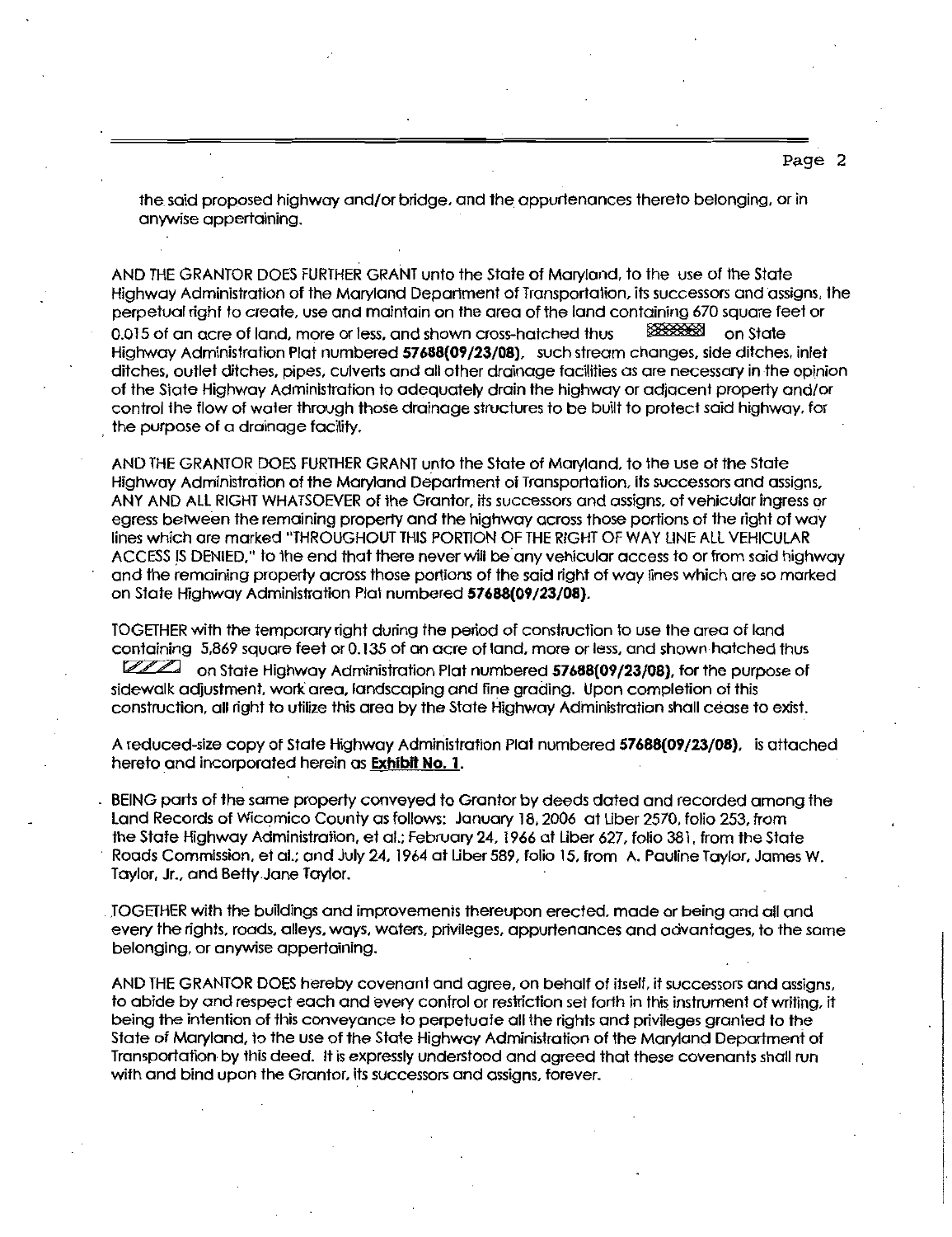Page 3

IT IS UNDERSTOOD AND AGREED that the donation by the Grantor of the herein land, easements, rights uniderstood and agreed that the donation by the Grantor of the herein land, easements,<br>rights and/or controls unto Grantee is voluntary and that no monetary consideration shall be paid Page IT IS UNDERSTOOD AND AGREED that the donation by the Grantor of the herein land, easements<br>rights and/or controls unto Grantee is voluntary and that no monetary consideration shall be pair<br>by Grantee unto Grantor for by Grantee unto Grantor for the Grantee's acquisition or Grantee's use thereof, all as described<br>herein: nor shall there be any damages available to Grantor, its successors and assigns, under Section 12-104 of the Real Property Article of the Annotated Code of Maryland.

TO HAVE AND TO HOLD the land and premises above described and mentioned and hereby intended to be conveyed unto the proper use and benefit of the State of Maryland, to the use of the State Highway Administration of the Department of Transportation, its successors and assigns, forever in fee simple, together with the rights, easements, privileges and controls hereinbefore mentioned

AND the Grantor covenants that it has neither done, nor suffered to be done, anything to encumber<br>the property, easements and/or rights, etc., hereby conveyed and that it will the property, easements and/or rights, etc., hereby conveyed and that it will<br>execute such other and further assurance of same as may be requisite and will specially warrant the herein conveyed property.

The conveyance of the herein described land, easements and/or rights is not based on any monetary consideration, but is a donation by Grantor unto Grantee.

IN WITNESS WHEREOF the Grantor hereto has caused this instrument to be executed and delivered by its proper and duly authorized officer as the oct and deed of the said entity

ATTEST: City of Salisbury. a Maryland municipal corporation

| By.   | $\_$ (Seal) |
|-------|-------------|
| Name: |             |

Title:

STATE OF MARYLAND - COUNTY OF

I hereby certify that, before me, the subscriber, a NOTARY PUBLIC of the STATE OF MARYLAND,<br>in and for county, personally appeared County, personally appeared acknowledged herimself to be the of City of Salisbury Corporation and that he she counter that her sheared the matter of City of Salisbury, ("Corporation") and<br>that he she, as such officer, being authorized so to do executed the foregoing deed on behalf that he/she, as such officer, being authorized so to do executed the foregoing deed on behalf<br>of the Corporation and certifies that this conveyance is not part of a transaction in which there is a sale, lease, exchange or other transfer of all or substantially all of the property and assets of

the Corporation

AS WITNESS MY HAND AND NOTARIAL SEAL this  $\frac{1}{\sqrt{2}}$  day of  $\frac{1}{\sqrt{2}}$  in the year  $\frac{1}{\sqrt{2}}$ 

(Seal)

Notary Public

My Commission Expires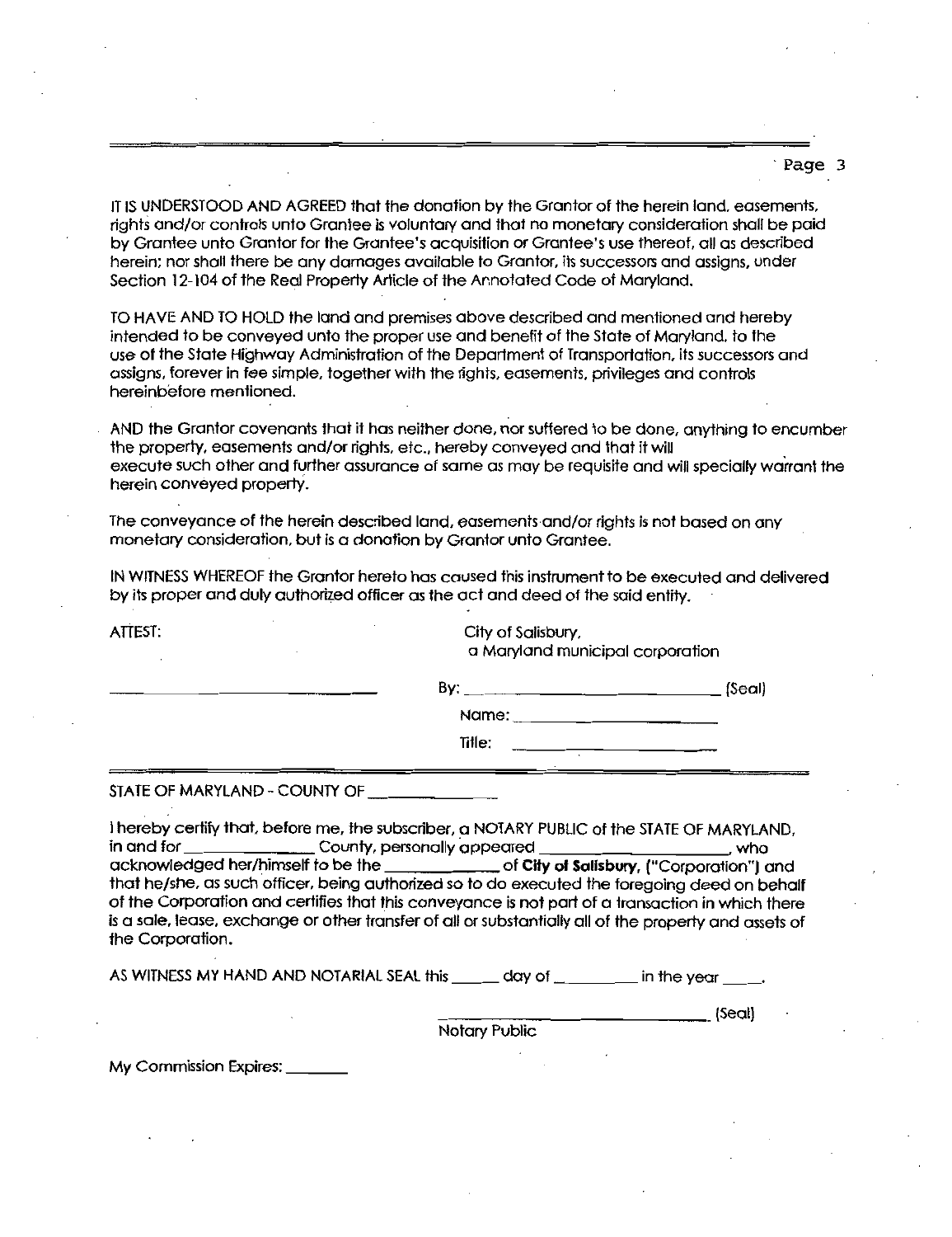Return Recorded Deed to: Chief, Records and Research Section State Highway Administration 707 North Calvert Street Baltimore, MD 21202

 $\cdot$ 

 $\mathcal{L}$ 

<sup>I</sup> HEREBY CERTIFY that this instrument was prepared under my supervision, an attorney admitted to practice by the Court of Appeals of Maryland.

bar /bm Assistant Attorney General

Page 4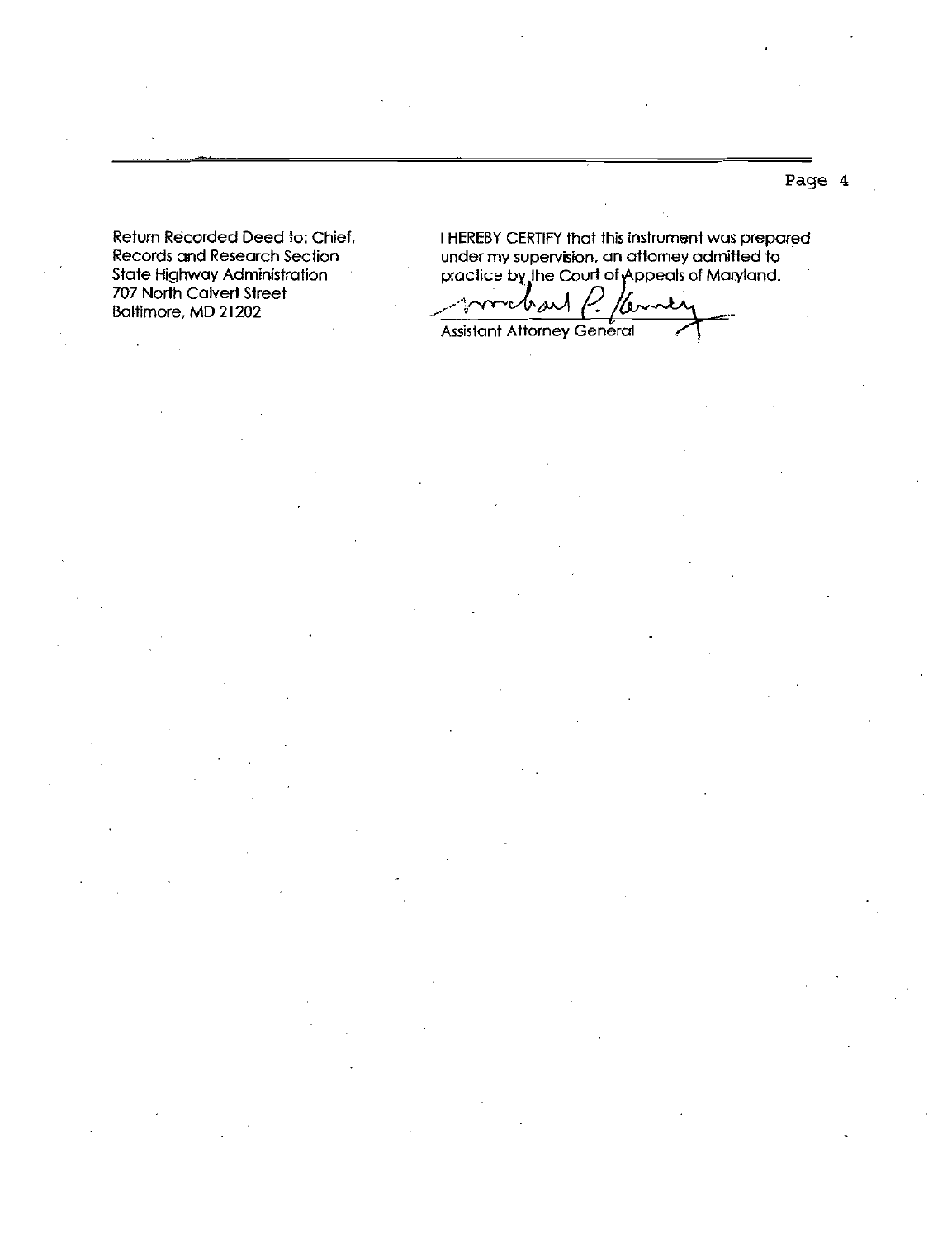

Exhibit 1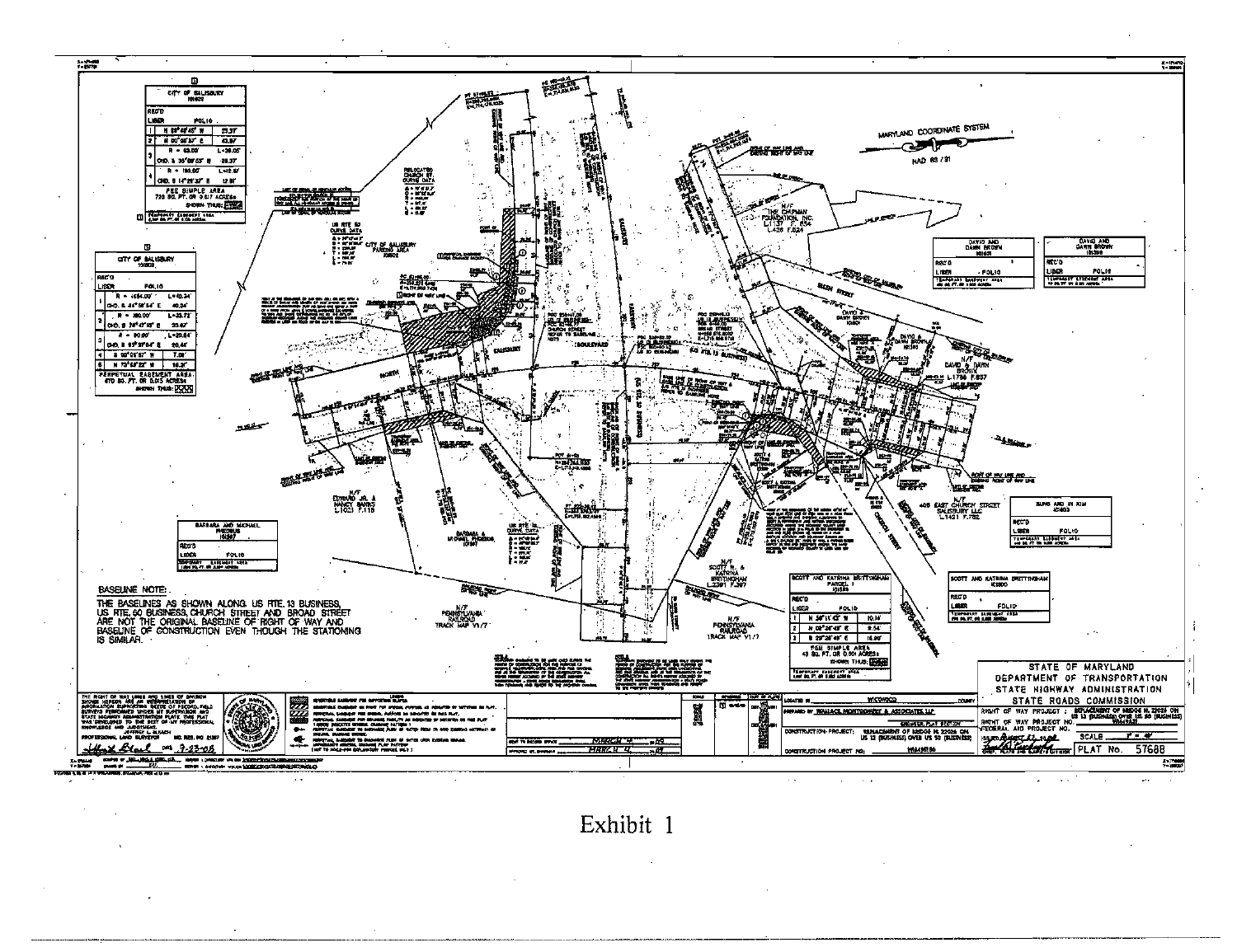As a transfer of property to an agency of the State of Maryland, this instrument is not subject to As a transfer of property to an agency of the State of Maryland, this instrument is not subject to<br>recordation tax (Pursuant to Section 12-108(a) of the Tax-Property Article of the Annotated Code of<br>Maryland) and transfer As a transfer of property to an agency of the State of Maryland, this instrument is not subject the<br>recordation tax (Pursuant to Section 12-108(a) of the Tax-Property Article of the Annotated Co<br>Maryland) and transfer tax Maryland) and transfer tax (Pursuant to Section 13-207(a)(1) of the Tax-Property Article of the Annotated Code of Maryland.

This instrument is being presented for recording by, or on behalf of, an agency of the State of Maryland, which is a party to this instrument. Therefore, for the reasons described in a letter from the Maryland, which is a party to this instrument. Therefore, for the reasons described in a letter from th<br>Office of the Attorney General dated December 21, 2001, this instrument is to be recorded without<br>charge for the recor charge for the recording fee and Real Property Records Improvement Fund surcharge which would<br>otherwise be due pursuant to Section 3-601 of the Real Property Article and Section 13-604 of the Courts and Judicial Proceedings Article, respectively, of the Annotated Code of Maryland.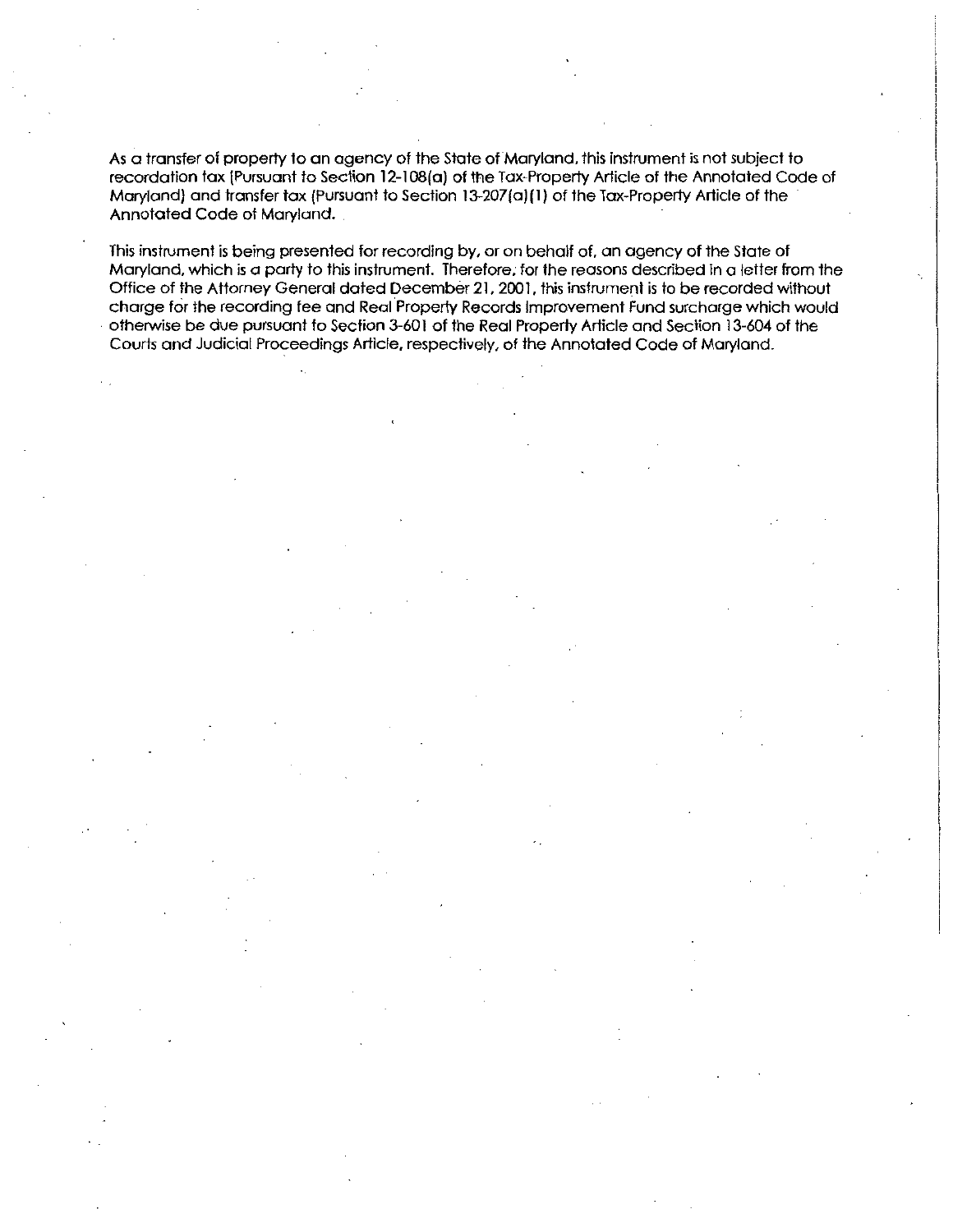

February 26 2009

**44** 

Mr. Chip Messick Salisbury Public Works Department Salisbury, MD 21801

> Re: City of Salisbury Contract No.: WI649A31 ltem No.: 101602 · Termini: Replacement of Bridge N. 22026 on US 13B over US 50B

### Dear Mr. Messick:

The Maryland State Highway Administration is asking the City of Salisbury to donate a portion of there land at the intersection of US 13B and Church St. for the above project located in the City of Salisbury The acquisition donation consists of <sup>417</sup> acres of Fee Simple for signal placement and ADA ramps to existing sidewalk, 015 acres of Perpetual Easement for the purpose of drainage facility, and 135 acres of Temporary Construction Easement for the purpose of sidewalk adjustment, work area, landscaping and fine grading, and at the termination of the construction all rights will revert to the property owner.

It was brought to our attention that the State Highway Administration had acquired 282 acres of this property by Deed of Donation on November 7, 2002 in Liber acquired .282 acres of this property by Deed of Donation on November 7, 2002 in Liber 1992 folio 397 for improvements to the US 13B @ Church St.. On January 18<sup>th</sup> 2002 the Maryland State Highway Administration conveyed b Maryland State Highway Administration conveyed back to the City of Salisbury the .282<br>acres recorded in Liber 2570 folio 253. Enclosed in this e-mail are the two deeds betweeh the City of Salisbury and SHA along with the plats to show the areas of <sup>4</sup> acquisition and conveyance

> My telephone number/toll-free number is  $1-800-825-4742$ <br>y Service for Impaired Hearing or Speech:  $1-800-735-2258$  Sti<br>Rox 1633 • Salisbury Maryland 21802 • Phone: 410-677-4 My telephone number/toll-free number is  $\frac{1-800-825-4742}{2}$ <br>Maryland Relay Service for Impaired Hearing or Speech: 1-800-735-2258 Statewide Toll Free

Ny telephone number/toll-free number is ...1-800-825-4742<br>Maryland Relay Service for Impaired Hearing or Speech: 1-800-735-2258 Statewide Toll Free<br>Street Address: 660 West Road, P.O. Box 1633 · Salisbury, Maryland 21802 ·

mparea riearing or speed<br>Salisbury, Maryland 21802<br>www.marylandroads.com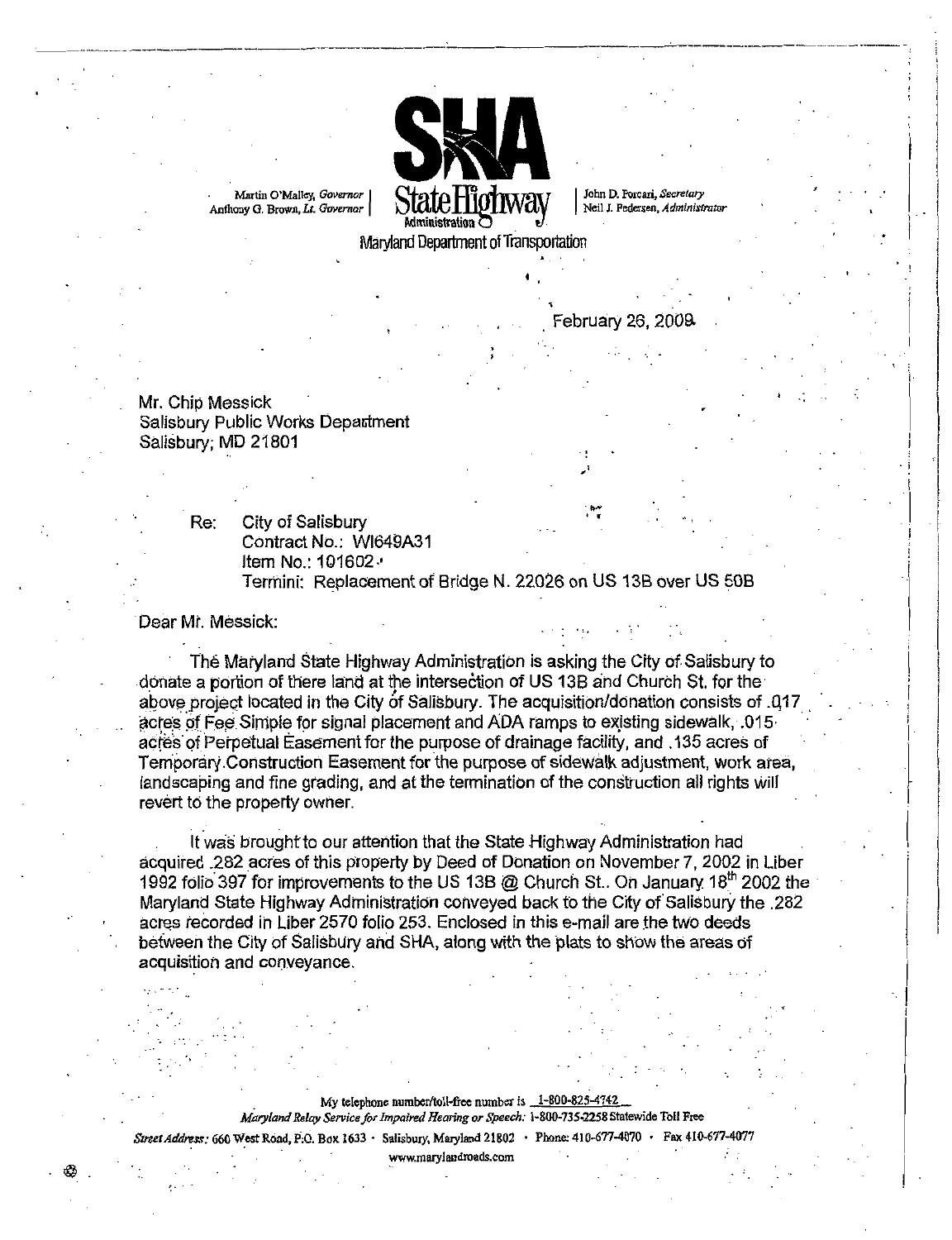Thank you for your cooperation in this matter. If you have any questions; please contact

Sincerely,

Doug Sommers Real Property Supervisor<br>District #1, Salisbury

**State Bandy** 

 $-324.1$ 

 $\cdot$ r.

m nto

**Service**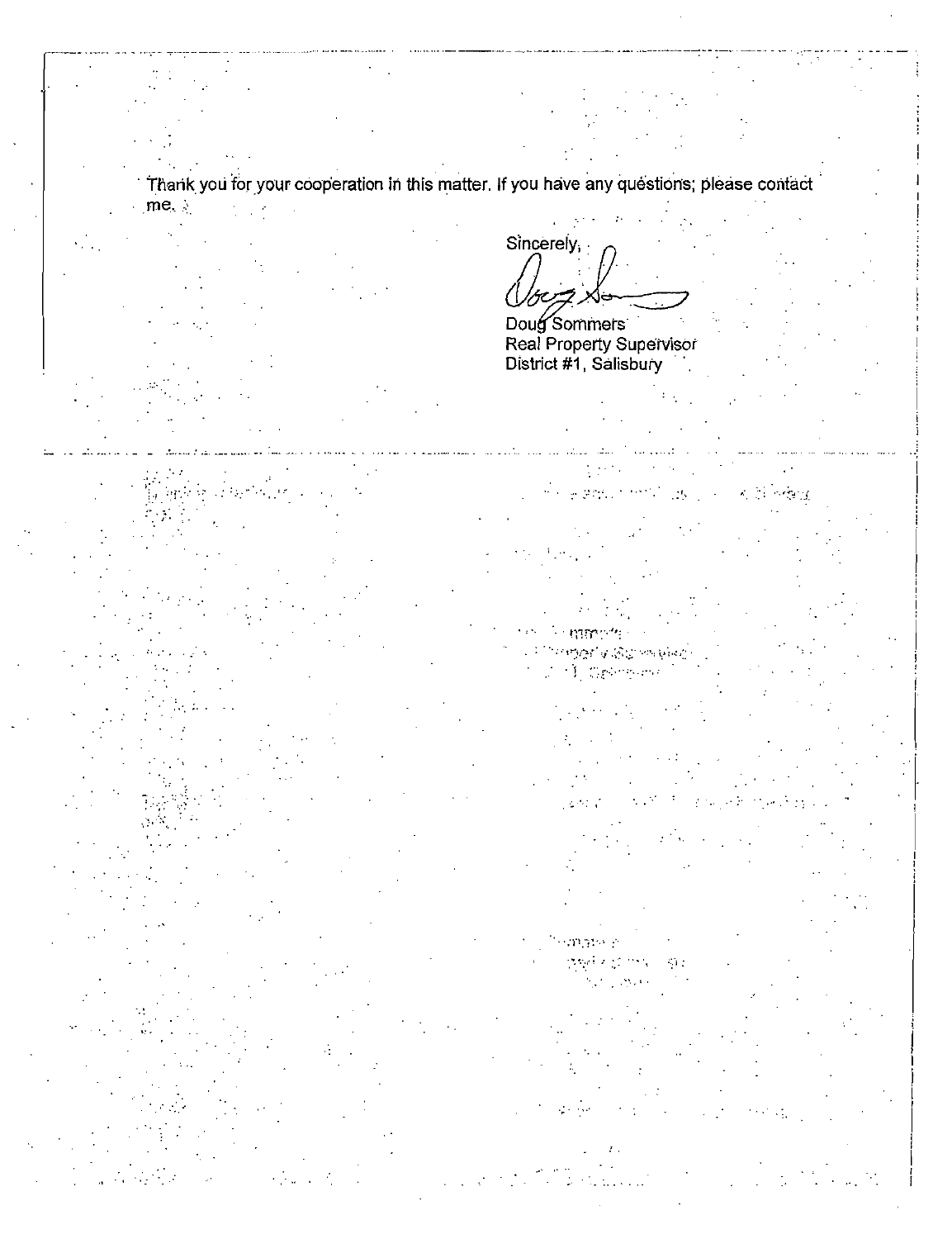# LISER | 992 FOL 1397

| ٠                                                  |                                                                                              |                                       |
|----------------------------------------------------|----------------------------------------------------------------------------------------------|---------------------------------------|
| ha 43.11-23 3/1/90                                 | DEED                                                                                         | PAGE!                                 |
| Acting Address:<br>ecords and Research Section     | 10<br><b>URESTATE OF MARKAND</b><br><b>20 MI UIT OF</b><br>THE STATE HIGHWAY ADAPTISTICATION | Right of Way Herri No.<br>91145       |
| 07 North Calvert Skeet<br>ottimore, Moryland 21202 | <b>OF THE</b><br><b>CUMPULOIT OF TRANSPORTAGON</b>                                           | <b>SHA Contact No.</b><br>RRD13000122 |

#### THIS DEED.

mode this ?? day of *housember* in the year 2002

Fram

01/06/2

City of Salisbury, a municipal carporation of the State of Maryland, Grantor,

Unfo the State of Maryland to the use of the State Highway Administration of the Department of<br>Transportation, Grantee.

WHEREAS, the State Highway Administration of the Department of Transportation, acting for and<br>on behalf of the State of Maryland, finds it necessary to acquire the land, eosements, rights<br>analysis confirds, shown and/or in aridian contrids, shown and/or indicated on State Highway Administration Plots No. 3605/ and 36058 which are duly recorded, or intended to be recorded, among the Land Records of Wicomico County in the State of Maxyland, in highway, intersection and/or bridge, as a part of the Maryland State Roads System.

NOW, THEREFORE, THIS DEED WITNESSETH: That for and in consideration of the above premises, One Dollar (\$1,00) and other good and valuable considerations, the receipt whereof is hereby Che Dosar (\$1,00) and other good and volutions considerations. The receipt wheelers instead (\$1,00) and other good and volutions considerations. The state of the STATE HIGHWAY COMPUSTRATION OF THE DEPARTMENT OF TRANSPORTAT

ALL THE LAND, in fee simple located on the westerly side of US Route 13 Business and comprised. of or designated as:

Porcel Lon the aforementioned State Highway Administration Picit No. 56057, containing 10 square feet of land, more ar less; and

Farcel 2 on the alorementioned state Highway Administration Plat No. 56057 containing 528 square feet of land, more or less; and

Parcel 3 on the aforementioned State Highway Administration Plat No. 56057, containing 1,347 square feet of land, more or less; and

Parael 4 on the aforementioned State Highway Administration Plat No. 56057, containing 4.298 soucire feet of land, more or less and

**WICO!** COUNTY CIRCUIT COURT (Land Records) (MSA CE 100-1963) MSB 1992, p. 0397. Printed 02/25/2009.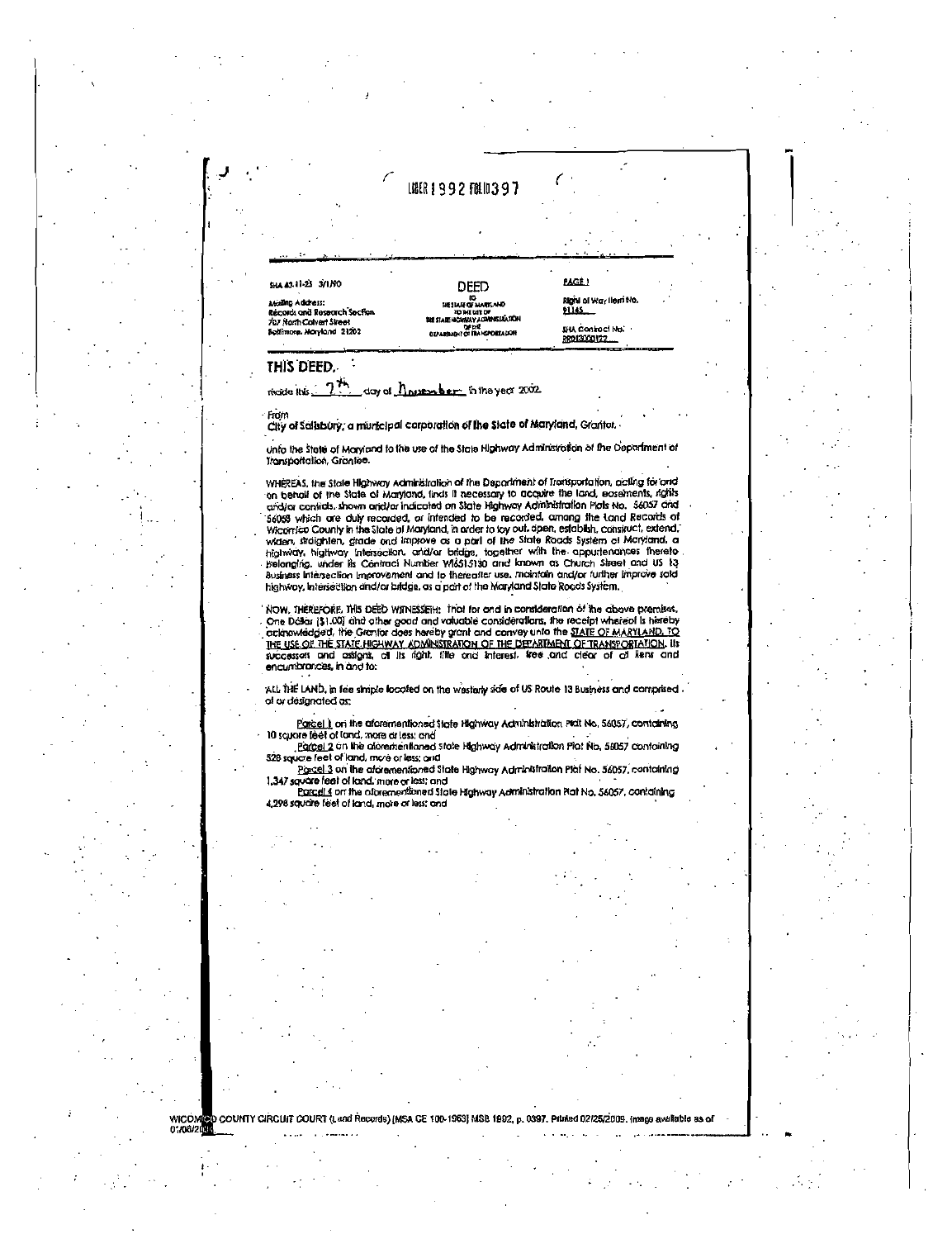# LIBER | 992 FRIB398 F

3/1/90

PAGE<sub>2</sub> SHA 63.11-25

Parcel 5 on the aforementioned State Highway Administration Plot No. 56058, contoining 3,175 square feet of land, more or less; and Porcel 6 on the aforementioned State Highway Administration Plat No. 56058, containing

ŗ.

363 square feet of land, more or less; and Parcel 7 on the aforementioned State Highway Administration Plat No. 56058, containing

2,092 square leet of land, more or less; and Parcel 8 on the algrementioned State Highway Administration Plat No. 56058, containing 3,040 square feet of land, more or less.

TOGETHER with the appurtenances thereto belonging, or in anywise appertaining, lying between the outermost lines designated "Right of Way Line" as shown analysr indicated on the hereinbefore mentioned plats, all of which plats are made a part hereof, so for as its property contained to the man begins when the said proposed highway improvements and the appurtenances thereto belonging, or in anywise appertaining,

AND THE GRANTOR DOES FURTHER GRANT unto the state of Maryland, to the use of the State Highway Administration of the Department of Transportation, its successors and assigns, a temporary consensus on the areas of land identified and shown hatched thus at on the obove designed plats to be used only during the period of construction for the purpose of erosion and sediment control, pavement removal, cuto construction, and landscaping, and at the sediment control, pavement removal, cuto construction, and landscaping, and at the owner.

TOGETHER with the buildings and improvements thereupon erected, made ar being and all and a communication in the consense since interesting in retreation interrest made at being and oil and<br>every the rights, roads, dileys, ways, waters, privileges, appurtenances and advantages, to the<br>same belonging, or anywise

THE PROPERTY HEREN CONVEYED BEING a part only of the property acquired by the City of Salsbury by the following deeds 1) deed trom Richard H. Hodgson et al. recorded April 1, 1964<br>Salsbury by the following deeds 1) deed trom Richard H. Hodgson et al. recorded April 1, 1964<br>among the Land Records of Wicomico ormong the Land Records of Wisconneco County, Maryland in Liber J.W.1.3. Pro, 302 FOID 7. 2) Geed<br>from Stöte Highway Administration recorded April 11, 1966 among the oforescial Land Records in<br>Liber J.W.T.S. No. 627, Folio Attiched et ux, recorded July 10, 1964 among the alcresaid Land Records in Liber J.W.T.S. No. 588 Foto 268.

AND THE GRANTOR HERBIN does hereby covenant and agree, on behalf of Itself, its successors<br>and assigns, to abide by and respect each and every control or restriction set forth in this<br>instrument of writing, it being the i privileges granted to this State of Maryland, to the use of the State Highway Administration, by<br>this deed and temporary easement. It is expressly understood and agreed that these covenants shall run with and blind upon the Grantor, their successors and assigns, forever,

TO HAVE AND TO HOLD the rights, easements, privileges and controls hereinbefore mentioned above described and mentioned and hereby intended to be conveyed unto the proper use and benefit of the State of Maryland, to the us Department of Transportation, its successors and assigns, forever,

WICOMICO COUNTY CIRCUIT COURT (Land Records) [MSA CE 100-1953] MSB 1992, p. 0398. Printed 02/25/2009. Image available 01/06/2004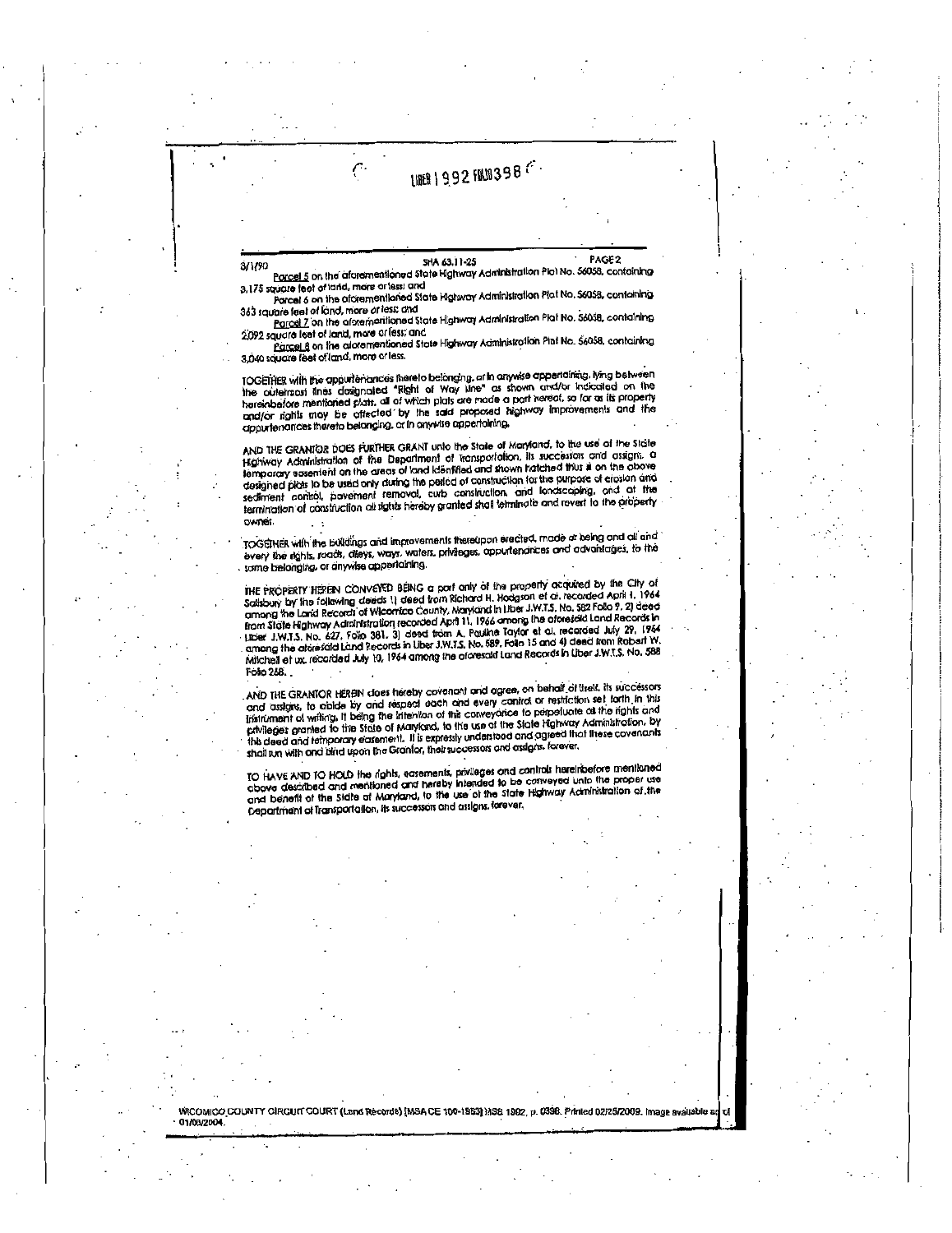Figure  $\frac{1}{2}$ <br>
to Taxes prior to Fischions People to Taxes point of Example 1002, and all<br>
to Taxes prior to Fiscal Your 2002, and all<br>
to the property<br>
rad by this dead in accordance with the<br>
raded Code of Maryland.<br> **Estate Taxes pr** .<br>Neter Cupi 125-02 John Cawley<br>Finance Director, Salisbury MD  $\mathcal{W}$ J. Cawley, F PAGE3 SHA 63.11-25 3/1/90 AND the Grantor covenants that it will execute such other and further assurance of same as may be requisite and will specially warrant the herein conveyed properly. The actual consideration poid by the Grantee to the Grantor is NONE AS WITNESS the hand and seal of the City of Salisbury and the signatures of its proper officiers the day and year first above witten. CITY OF SALISBURY, a municipal corporation **TEST:** Of the State of Marviand 9197 lonie P. Blahman, Mo STATE OF MARYLAND - COUNTY OF WICOMICO: I HEREBY CERTIFY that on this Charg of COMProblem (2002, before me,<br>the subscriber, a Notary Public for the State and County differential, personally appeared BARRIE<br>P. Til GHMAN, Mayor of the City of Salisbury, a municipa r, successively mayor of the City of solid and the foregoing corporation, and that she, as such officer, being activated to to do, executed the foregoing deed for the furgoing theorem contained on behavior and turther cer AGRICULTURAL TRANSFER JAYINESS my hond and Notoriol Section of the Section of the Section of the Section of the Section of the Section of the Section of the Section of the Section of the Section of the Section of the Secti NOTAIN genres sor asserts<br>Earded in the Land Records of Wicconico man a frage<br>havily, bloryfand in Liner MSS.B. **PUBLIC** Hardwich in the Land Hamilton.<br>Datanty: Maryland in Liner HASB.<br>No. 1992 Fallos 291-3<br>7/2400 Corporation 99 My Commission Expires: 12/01/05  $\overline{B}$ **I HEREBY CERTIFY that this instrument was prepared** Return Recorded Deed to: under my supervision, an attorney admitted to Chief practice by the Court of Appeals of Maryland. Records and Research Section Stafe Highway Administration<br>707 North Calvert Street Baltimore, MD 21202 **Vhite, Special Counsel** George H RECEIVED FOR TRANSFER There are no taxes assessed on this property in the name State Department of APPROVAL OF<br>CITY ENGINEER of this grantor up to Assessments & Taxallon  $G_{l,\ell}$ ., for Wicamico County CITY OF SALISBURY PATRICIA B. PETERSEN 735 1=032 NON-APPLICABLE Director of Finance Dak Wicomico County .<br>D COUNTY CIRCUIT COURT (Land Records) (MSA CE 100-1953) MSB 1992, p. 0399, Printed 02/25/2009. **WICO** cailabha an of 01/06/210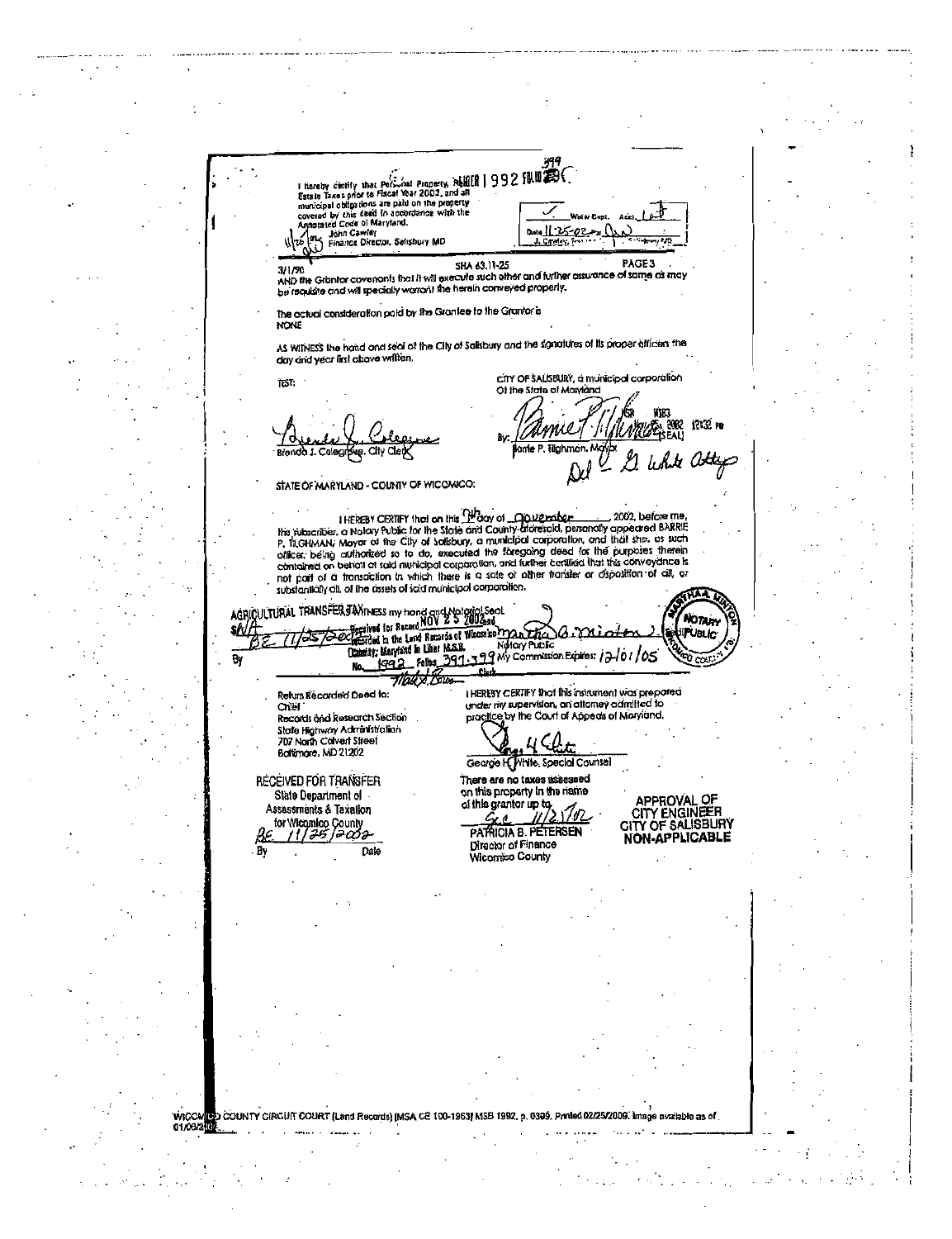|                                                                                                                                                    |                                                                                                                                             |                                                                         |                                                   |                                                                                                                                                 |                               | <b>LISER   992 FOLIO 100</b>                              |                     |                                                   |                     |                  |
|----------------------------------------------------------------------------------------------------------------------------------------------------|---------------------------------------------------------------------------------------------------------------------------------------------|-------------------------------------------------------------------------|---------------------------------------------------|-------------------------------------------------------------------------------------------------------------------------------------------------|-------------------------------|-----------------------------------------------------------|---------------------|---------------------------------------------------|---------------------|------------------|
|                                                                                                                                                    |                                                                                                                                             |                                                                         |                                                   |                                                                                                                                                 |                               |                                                           | ta proving Va       |                                                   |                     |                  |
|                                                                                                                                                    | □ Baltimore City                                                                                                                            |                                                                         |                                                   |                                                                                                                                                 |                               |                                                           |                     |                                                   |                     |                  |
|                                                                                                                                                    | Information provided is for the use of the Clerk's Office, State Department of<br>Assessments and Toxation, and County Finance Office Only. |                                                                         |                                                   |                                                                                                                                                 |                               |                                                           | ś                   |                                                   |                     |                  |
|                                                                                                                                                    | Type or Print to Black Ink Only—AR Copies Must Be l'eglisle)                                                                                |                                                                         |                                                   |                                                                                                                                                 |                               |                                                           |                     |                                                   |                     |                  |
| Typis(s)<br>of Instruments                                                                                                                         | (CCheck Box if addendum Intake Form is Attached.)<br>Deed                                                                                   | Mritgage                                                                |                                                   | <b>Other</b>                                                                                                                                    |                               | Other                                                     | Ű                   |                                                   |                     |                  |
|                                                                                                                                                    | Deed of Trust<br>Improved Sile                                                                                                              | Lease                                                                   | Unimproved Sale                                   | Multiple Accounts                                                                                                                               |                               | Nai an Arms.                                              |                     |                                                   |                     |                  |
| Conveyance Type<br>$\mathbf{2}$<br>Chack Box                                                                                                       | Ama-Length (1)                                                                                                                              |                                                                         | Arms-Leagth / 2)                                  | Arns-Leagh /3/                                                                                                                                  |                               | Length Sale 191                                           |                     |                                                   |                     |                  |
| <b>Tax Exemplions</b>                                                                                                                              | Recordation<br>Sinte Transfer                                                                                                               |                                                                         |                                                   |                                                                                                                                                 |                               |                                                           | i.                  |                                                   |                     |                  |
| (Il Astilicable)<br>Cite or Explain Authority                                                                                                      | County Transfer                                                                                                                             |                                                                         |                                                   |                                                                                                                                                 |                               |                                                           |                     |                                                   |                     |                  |
|                                                                                                                                                    | ٠<br>t.<br>Purchase Price/Consideration                                                                                                     |                                                                         | Consideration Amount .:<br>١s<br>a                |                                                                                                                                                 |                               | Transfer and Recordation Tax Consideration                |                     | Finance Office Lita Guly                          |                     |                  |
| Considération                                                                                                                                      | Any New Mortraye                                                                                                                            |                                                                         | s                                                 |                                                                                                                                                 |                               | <b>Transfer Tax Consideration</b>                         |                     | s                                                 |                     |                  |
| and Tax<br>Calculations                                                                                                                            | <b>Balance of Existing Mongage</b><br>Other:                                                                                                |                                                                         | \$                                                |                                                                                                                                                 | x (                           | ) ዔ<br>Less Execucion Amount                              | $\blacksquare$      | \$<br>ŝ                                           |                     |                  |
|                                                                                                                                                    |                                                                                                                                             |                                                                         |                                                   |                                                                                                                                                 |                               | Total Transfer Tax                                        | ×                   | 2                                                 |                     |                  |
|                                                                                                                                                    | Other:                                                                                                                                      |                                                                         | \$                                                |                                                                                                                                                 | $\overline{x}$ $\overline{C}$ | Recordation Tax Consideration<br>$3 per 5900 -$           |                     | \$<br>\$                                          |                     |                  |
|                                                                                                                                                    | Full Cash Value                                                                                                                             |                                                                         | \$                                                |                                                                                                                                                 | <b>TOTAL DUE</b>              |                                                           |                     | Ś                                                 |                     |                  |
| $\mathbf{.5}$                                                                                                                                      | Amount of Fees<br>Ł<br>Recording Charge                                                                                                     |                                                                         | ۰F<br>A Doc.1<br>\$                               |                                                                                                                                                 | $\ddot{\phantom{0}}$<br>š     | Doc. 2                                                    |                     | Agent;                                            |                     |                  |
| Faai.                                                                                                                                              | Surcharge                                                                                                                                   |                                                                         | 5                                                 |                                                                                                                                                 | 3                             |                                                           |                     | Tax Bill:                                         |                     |                  |
|                                                                                                                                                    | Sinte Recordation Tax<br>Sinte Transfer Thx                                                                                                 |                                                                         | 2<br>5                                            |                                                                                                                                                 | Š<br>3                        |                                                           |                     | C.B. Credit:                                      |                     |                  |
|                                                                                                                                                    | County Transfer Tax                                                                                                                         |                                                                         | \$                                                |                                                                                                                                                 | 3                             |                                                           |                     |                                                   |                     |                  |
|                                                                                                                                                    | Other<br>Other                                                                                                                              |                                                                         | Ś                                                 |                                                                                                                                                 | 3                             |                                                           |                     | Ag. Tax/Other:                                    |                     |                  |
| ರೆ                                                                                                                                                 | Datitet                                                                                                                                     |                                                                         |                                                   | Property Tax ID No. (1) Granter Liber/Fello                                                                                                     |                               | Map                                                       |                     | Parcel No.                                        |                     | Var LOG          |
| Description of                                                                                                                                     | OS                                                                                                                                          | ೧೩೯೫ ಸ                                                                  |                                                   |                                                                                                                                                 |                               |                                                           |                     | Pint Ref.                                         |                     | ⊓ க              |
| Property                                                                                                                                           | Lot (3a) Hock (3h) Sect/AR (3c)<br>Subdivision Name                                                                                         |                                                                         |                                                   |                                                                                                                                                 |                               |                                                           |                     |                                                   |                     | SqFt/Acreage (4) |
|                                                                                                                                                    |                                                                                                                                             |                                                                         |                                                   |                                                                                                                                                 |                               |                                                           |                     |                                                   |                     |                  |
| SDAT requires<br>Ne lo noissimissa                                                                                                                 |                                                                                                                                             |                                                                         |                                                   | Location/Address of Property Being Conveyed (2)                                                                                                 |                               |                                                           |                     |                                                   |                     |                  |
| A maximum of 40                                                                                                                                    |                                                                                                                                             |                                                                         |                                                   | Other Property Identifiers (if applicable)                                                                                                      |                               |                                                           |                     | Water Meter Account No.                           |                     |                  |
| characters will be                                                                                                                                 |                                                                                                                                             |                                                                         |                                                   |                                                                                                                                                 |                               |                                                           |                     |                                                   |                     |                  |
|                                                                                                                                                    | Residental or Non-Residential<br>Partial Conveyance? Daves Ne   Description/Ams. of Sql-VAcreage Transferred: C(5, 5   DCL) f)              |                                                                         |                                                   | Fre Simple C or Ground Rent                                                                                                                     |                               |                                                           | Amaunt:             |                                                   |                     |                  |
|                                                                                                                                                    | Mat ND 56057                                                                                                                                |                                                                         |                                                   |                                                                                                                                                 |                               |                                                           |                     |                                                   |                     |                  |
|                                                                                                                                                    | If Pardal Conveyance, List Improvements Conveyed:                                                                                           |                                                                         | Doc. 1 - Grandor(r) Name(r)                       |                                                                                                                                                 |                               |                                                           |                     | Doc. 2 - Grander(a) Name(a)                       |                     |                  |
| Transferred                                                                                                                                        |                                                                                                                                             | <u>Salisbury</u>                                                        |                                                   |                                                                                                                                                 |                               |                                                           |                     |                                                   |                     |                  |
| <b>From</b>                                                                                                                                        | Doc. 1 - Owner(s) of Record, if Different from Grantor(s)                                                                                   |                                                                         |                                                   |                                                                                                                                                 |                               | Doc. 2 - Owner(s) of Record, if Different from Grantor(s) |                     |                                                   |                     |                  |
|                                                                                                                                                    |                                                                                                                                             |                                                                         | Dor. 1 - Granteets) Name(s)                       |                                                                                                                                                 |                               |                                                           |                     | Doc. 2 - Grantee(s) Name(s) -                     |                     |                  |
| Tránaferred<br>T٥                                                                                                                                  |                                                                                                                                             |                                                                         | Manykind                                          | thie use                                                                                                                                        |                               | e۲                                                        | Hoe Strik           |                                                   | Highway             |                  |
|                                                                                                                                                    | drnin                                                                                                                                       |                                                                         | he                                                | New Owner's (Grantes) Malizag Address                                                                                                           |                               | Department of Transportation                              |                     |                                                   |                     |                  |
|                                                                                                                                                    |                                                                                                                                             |                                                                         |                                                   |                                                                                                                                                 |                               |                                                           |                     |                                                   |                     |                  |
| Oʻliter Names                                                                                                                                      | Dne. I - Additional Names to be Indexed (Optional)                                                                                          |                                                                         |                                                   |                                                                                                                                                 |                               | Doc. 2 - Additional Names to be Indexed (Optional)        |                     |                                                   |                     |                  |
| to Be Incexed                                                                                                                                      |                                                                                                                                             |                                                                         |                                                   |                                                                                                                                                 |                               |                                                           |                     |                                                   |                     |                  |
| <b>Contact/Mall</b>                                                                                                                                | Name:                                                                                                                                       |                                                                         |                                                   | Instrument Submitted By or Contact Person                                                                                                       |                               |                                                           | w                   | Retium to Contain Person                          |                     |                  |
| Information                                                                                                                                        | Firm:                                                                                                                                       |                                                                         | <b>GEORGE H. WHITE, ESCALIKE</b><br>H. O. Box 189 |                                                                                                                                                 |                               |                                                           |                     | Redd for Pickup                                   |                     |                  |
|                                                                                                                                                    | Address:                                                                                                                                    |                                                                         | Salisbury, MD 21803                               | Phone: (410, 749-121)                                                                                                                           |                               |                                                           |                     | Return Address Provided                           |                     |                  |
|                                                                                                                                                    | 11                                                                                                                                          |                                                                         |                                                   | IMPORTANT: BOTH THE ORIGINAL DEED AND A PHOTOCOPY MUST ACCOMPANY EACH TRANSFER                                                                  |                               |                                                           |                     |                                                   |                     |                  |
|                                                                                                                                                    | Assessment                                                                                                                                  | Yes  <br>Ya 1                                                           |                                                   | [No Will the property ocing conveyed be the grantee's principal residence?<br>No Duca transfer include personal property? If yes, identify:     |                               |                                                           |                     |                                                   |                     |                  |
|                                                                                                                                                    | <i><b><u>Information</u></b></i>                                                                                                            | Yes                                                                     |                                                   |                                                                                                                                                 |                               |                                                           |                     |                                                   |                     |                  |
|                                                                                                                                                    |                                                                                                                                             |                                                                         |                                                   | No Was one erty surveyed? If yes, attach entry of aurey (if recorded, no curry required).<br>Assessment Use Daly - Do Not Write Batox This Live |                               |                                                           |                     |                                                   |                     |                  |
|                                                                                                                                                    | <b>I Technol Verification</b><br>Tribuler Northern                                                                                          |                                                                         | Andounum Versication<br>Data Received: .          |                                                                                                                                                 | <b>TT</b> Whole<br>Deed Remar |                                                           | ான                  | Then Process Ventication<br>Assigned Property No. |                     |                  |
|                                                                                                                                                    | Year<br>Lind                                                                                                                                |                                                                         | ⊺≌ō                                               | Geo<br>Zone                                                                                                                                     |                               | Tues.<br>ъ.                                               | <b>But</b><br>Pirt. |                                                   | Block<br><u>tai</u> |                  |
|                                                                                                                                                    | <b>Bulldings</b><br>ष्ट्य                                                                                                                   |                                                                         |                                                   | τ<br>Town Cd.                                                                                                                                   |                               | Page<br>Er. DI.                                           | Section<br>Ex.Cd.   |                                                   | Doc.Cu.             |                  |
|                                                                                                                                                    | <b>REMARKAT:</b><br>五日<br>$\rightarrow$                                                                                                     |                                                                         |                                                   |                                                                                                                                                 |                               |                                                           |                     |                                                   |                     |                  |
|                                                                                                                                                    | $H_1$ , $H_2$ , $H_3$ , $H_4$<br><b>Androw</b>                                                                                              |                                                                         | רא                                                |                                                                                                                                                 |                               |                                                           |                     |                                                   |                     |                  |
|                                                                                                                                                    | 4. 4                                                                                                                                        |                                                                         |                                                   | <b>The Manufacturer</b>                                                                                                                         |                               |                                                           |                     |                                                   |                     |                  |
| applicable information.<br>indexed in accordance<br>with the priority clied in<br>Real Property Article<br>Section 3-104(g)(3)(l).<br>7<br>θ<br>10 | <b>Obside that</b><br>Canary - SDAT                                                                                                         | White - Clust's Office                                                  |                                                   |                                                                                                                                                 |                               |                                                           |                     |                                                   |                     |                  |
|                                                                                                                                                    |                                                                                                                                             | Pak - Olios st France<br><b>Goldenius - Properti</b><br>AOC-CO-TOP BARS |                                                   |                                                                                                                                                 |                               |                                                           |                     |                                                   |                     |                  |

 $\bar{\beta}$ 

 $\mathcal{L}$ 

 $\sim$   $\sim$ 

 $\ddot{\phantom{a}}$ 

 $\bar{z}$ 

 $\bar{z}$  $\ddot{\phantom{0}}$  $\ddotsc$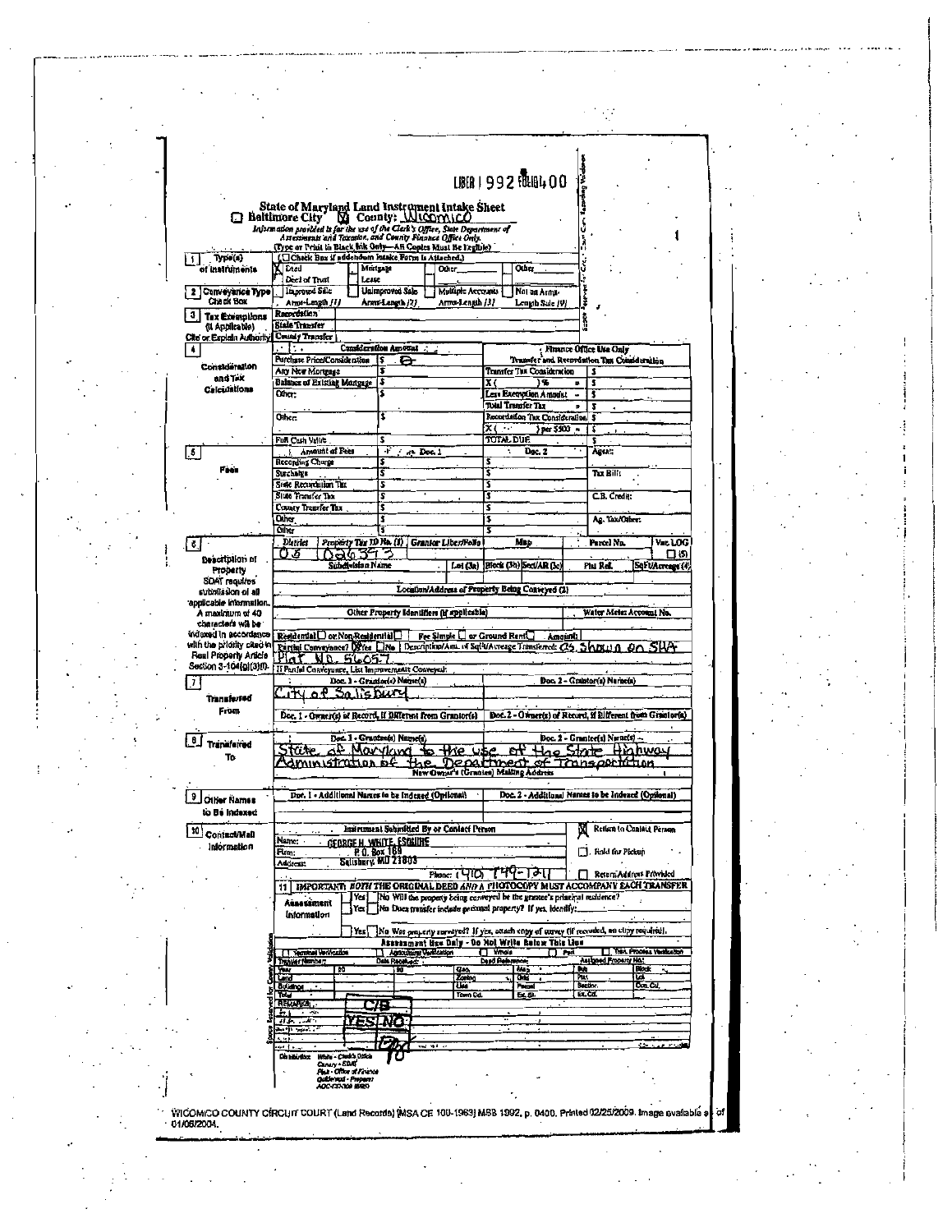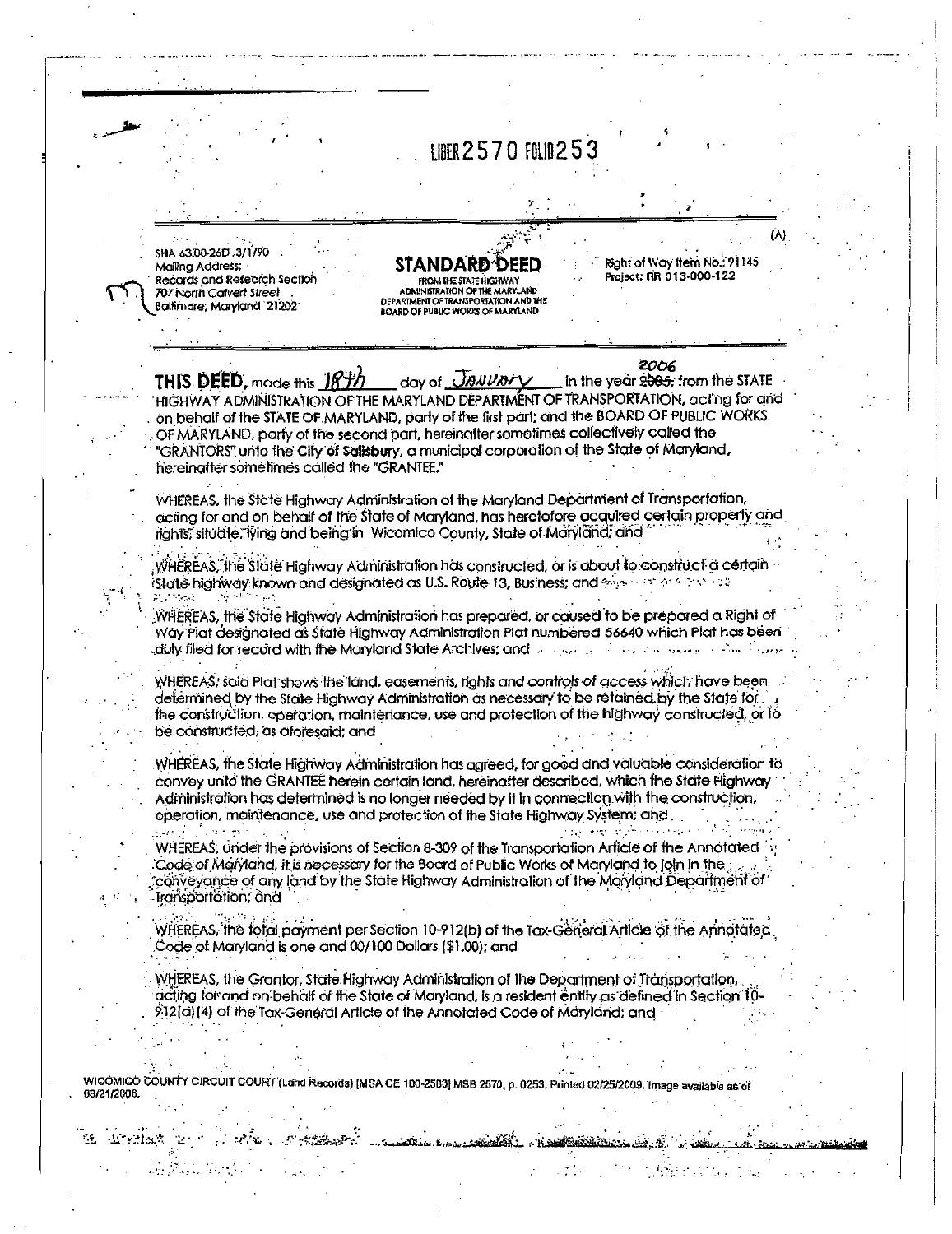# LIFR 2570 FOLD 254

#### 3/1/90

03/21/2006. :

des Statistics.

 $\sim 10$ UREAR AT T

ねありた こうべんえい いっちゃ

# **SHA 63.00-260**

WHEREAS, the provisions of Section 10-912(c) of the Tax-General Article of the Annotated Code of Maryland are not applicable to the transfer of real properly by the State Highway Administration of the Maryland Department of Transportation, acting for and on behalf of the State of Maryland.

NOW, THEREFORE, THIS DEED WITNESSETH. That for and in consideration of the sum of One Dollar (\$1,00), and other good and valuable consideration, the receipt and adequacy of which is hereby acknowledged, the said parties of the first and second parts do hereby grant, convey and guit claim unto the City of Salisbury, its successors and assigns, all right, title and interest of the State Highway Administration and the State of Maryland, in and to all of that piece or parcel of land situate, lying and being in Wicomico County, State of Maryland, containing 12,276 square feet or 0,282 of an acre of land, more or less, and shown border shaded on State Highway Administration Plat numbered 56640, a reduced copy of which is attached hereto and incorporated herein as Exhibit No. 1.

BEING a part of the same property conveyed by a deed dated November 7, 2002 and recorded among the Land Records of Wicomico County in Liber No. 1992, folio 397.

ADMINISTRATION, Its successors and assigns forever, all of the following described (and<br>ecsements, its successors and assigns forever, all of the following described (and<br>ecsements, itants, privileges and controls: RESERVING, HOWEVER, UNIO THE STATE OF MARYLAND TO THE USE OF THE STATE HIGHWAY පන පක්ෂිය. මින ප්රශ්නව පිල් දේ ක්රියාව

Stairs i EXCEPT FOR THE HEREIN CONVEYED PROPERTY, ALL THE LAND AND PREMISES  $\sim$  together with the apply tenances thereto belonging or in anywise appertaining.  $\sim$   $\sim$ 

Since shown and/or indicated on State Highway Administration Plat No. 56640.

subJECT TO and excepting from the operation and effect of this deed any and all rights and. reservations that may have been granted or reserved by former owners of this property or their... predecessors in title and/or covenants or restrictions which may have been established with respect to said land by such former owners or their predecessors in fitle.

SUBJECT TO and excepting from the operation and effect of this deed any and all existing rights now held or used by any public utility or public utilities across or adiacent to the land herein conveyed. 72

TOGETHER with the buildings and improvements thereon, and the rights, roads, ways, waters, privileges and appurtenances thereunto belonging or in anywise appertaining. 학원은 이 발전 도와 있

TO HXVE AND TO HOLD the land and premises, hereinbefore described and mentioned, to the extent of the State's right, title and inferest thereto, unto Grantee, its successors and assigns forever.

SUBJECT, HOWEVER, TO EACH AND EVERY RESERVATION, RESTRICTION, CONDITION, COVENANT AND CONTROL SET FORTH IN THIS INSTRUMENT OF WRITING.

AND THE GRANTEE HEREIN, by the acceptance of this deed, does hereby coveriant and agree, on behalf of itself, its successors and assigns, to abide by and respect each and every reservation, restriction, condition, covenant and control set forth in this instrument of writing, if being the intention hereof to perpetuate all of the rights and privileges retained by the State of WIGOMICO COUNTY CIRCUIT COURT (Land Records) [MSA CE 100-2583] MSB 2570, p. 0254. Printed 02/25/2009. Image available as of

÷

**START START** 

 $\sim 10^{-12}$ 

 $\pm$   $\beta_{\rm s}$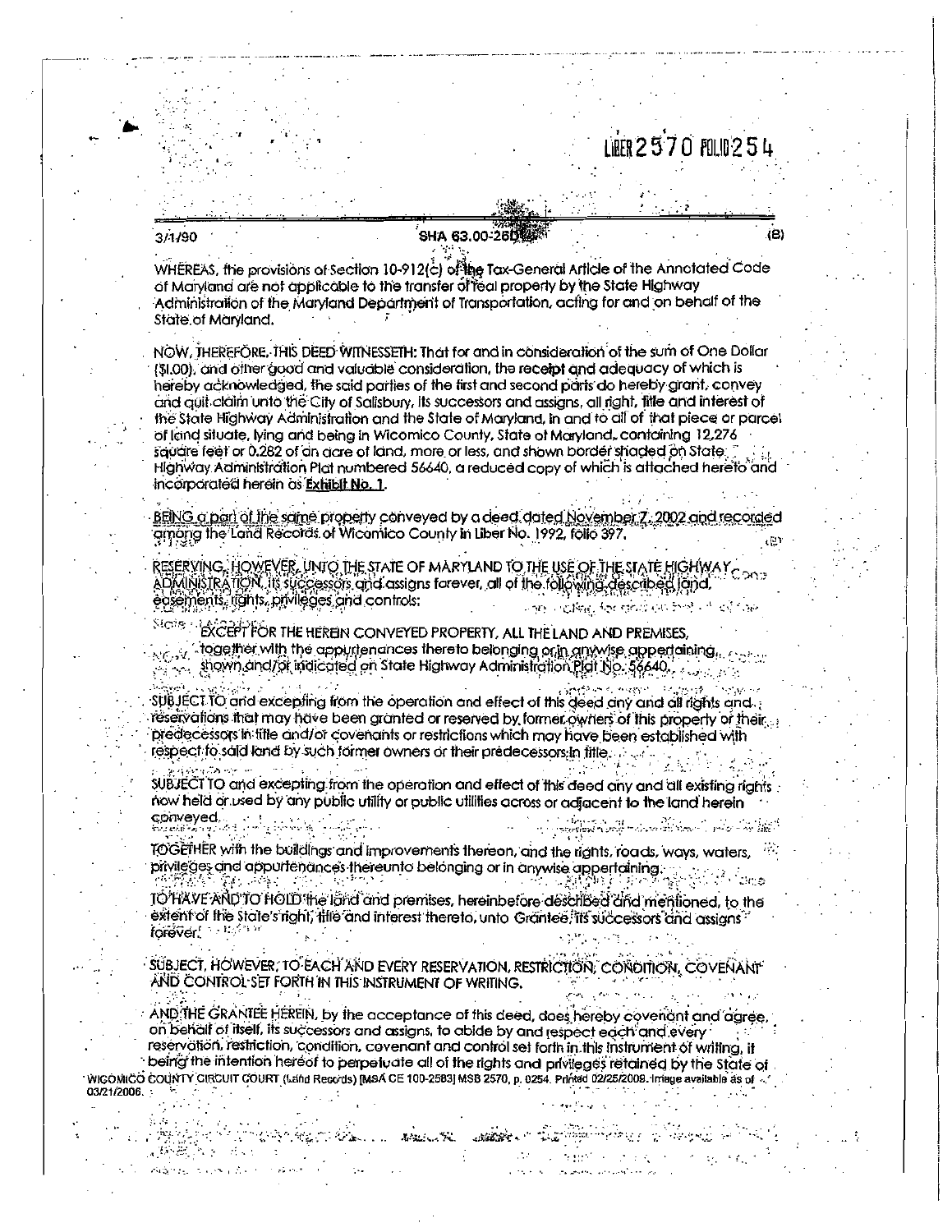570 FOLIO

 $(C)$ 

PETERS

ø

PATRICIA

 $\overline{\mathbf{c}}$ 

his grantorup

Aledords

8 Seall

<u>ខ្ព</u>

iera

ě Έ

ie al

of Finance

Director

Count

#### SHA 63.00-26D

Maryland, to the use of the State Highway Administration of the Department of Transportation, by this deed. It is expressly understood and agreed that these covenants shall run with and bind the property hereby conveyed and shall be binding upon the GRANTEE, its successors and assians, forever.

بأباء والمعتهرين The actual consideration paid by the GRANTEE unto GRANTORS is one and 00/100 Dollars (\$1.00).

₿γ:

Nuit

Robert L. Ehrlich, Jr.

Governor of Maryland

Neil J. Pedersen

IN TESTIMONY WHEREOF, Wilness the hands and seals of the parties herefo:

STATE HIGHWAY ADMINISTRATION OF THE MARYLAND DEPARTMENT OF TRANSPORTA

Approved as to Form and Legal Sufficiency

Assistant Attorney General

Concurred in by:

 $\mathbb{R}$ 

 $3/1/90$ 

WITNESS:

Christian C. Larson Director, Office of Real Estate

WITNESS:

Secretary  $\mathcal{L}_{\mathcal{A}}$ 

M.

State Highway Administrator

William Donald Schaele Comptroller of Maryland

Nancy K. Kopb

Treasurer of Maryland  $\sigma_{\rm{eff}}=1.89\pm0.05$ 

Constituting the BOARD OF PUBLIC WORKS OF MARYLAND

Date 3-13-06 Per (15)<br>Finance Director, Salisbury MD I hereby certify that Personal Property Financy certify-that Personal Property<br>the State of Maryland at a meeting held<br>on the 16th day of November, 2005.<br>and all municipal on the 16th day of November, 2005.<br>wicomico country circuit count (Land Records) [MSA CE 1

Water Dept. Act

iti aka l

 $\sim$   $\sim$   $\sim$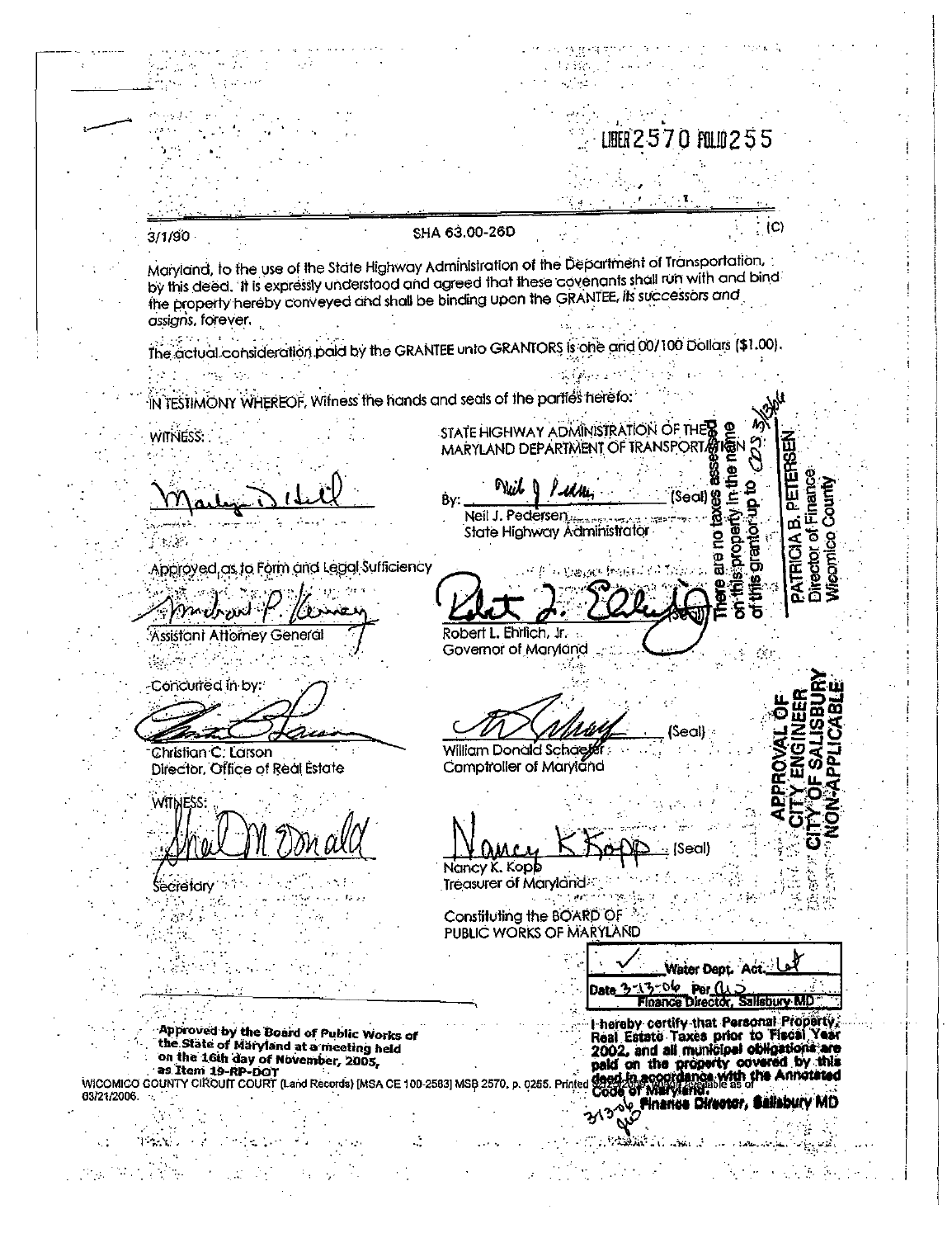LIDER 2570 FOLO 256 SHA 63,00-26D 3/1/90 (D) STATE OF MARYLAND - COUNTY/CHY OF Anne Aundelto Wit: I HEREBY CERTIFY that, before me, the subscriber, a NOTARY PUBLIC of the STATE OF MARYLAND, in and for the County/City aforesaid, personally appeared Neil J. Pedersen, State Highway Administrator, and acknowledged the foregoing deed to be the act of the State Highway Administration and, at the same fime, made oath in due form of law that he is fully authorized to execute and acknowledge the same. in the vear  $\mathfrak A$ AS WITNESS MY HAND AND NOTARIAL SEAL, this Wy Commission Expires: IO-1-2006 τź STATE OF MARYLAND, COUNTY OF ANNE ARUNDEL, To Wit: I HEREBY CERTIFY frict, before me, the subscriber, a NOTARY PUBLIC of the STATE OF MARYLAND. In and for the County aforesaid, personally appeared  $\mathbf{r}$  that  $1 - 12 + 1$ Tallin Card Robert L. Ehrlich, Jr. - Governor of Maryland 우리 장식 William Donald Schoefer - Comptroller of Maryland Nancy K. Kopp - Treasurer of Maryland constituting the BOARD OF PUBLIC WORKS OF MARYLAND, and acknowledged the foregoing deed to be the act of the said Board of Public Works of Maryland. AS WITNESS MY HAND AND NOTARIAL SEAL, this in the vear Public Marion Bosch NOTARY PUBLIC My Commission Expires: Anne Arundel County, Marylano **b** Commission Expires 12 I hereby certify that this instrument was prepared under my supervision, of admitted to practice by the Court of Appeals of Maryland. **Assistant Attorney General** Approved by the Board of Public Works of Approved by the board at a meeting held<br>the State of Maryland at a meeting held<br>on the 16th 03y of R8V Embes) ADDSCE 100-25831 MSB 2570, p. 0256. Printed 02/25/2009. Image available **WICOMICO COL** 03/21/2006. as Item 19-RP-DOT **WELFARE AND BELL**  $\mathcal{L}^{\text{c}}_{\text{c}}\left(\mathcal{L}^{\text{c}}_{\text{c}}\right) \mathcal{L}^{\text{c}}_{\text{c}}\left(\mathcal{L}^{\text{c}}_{\text{c}}\right)$ a and a 小豆腐。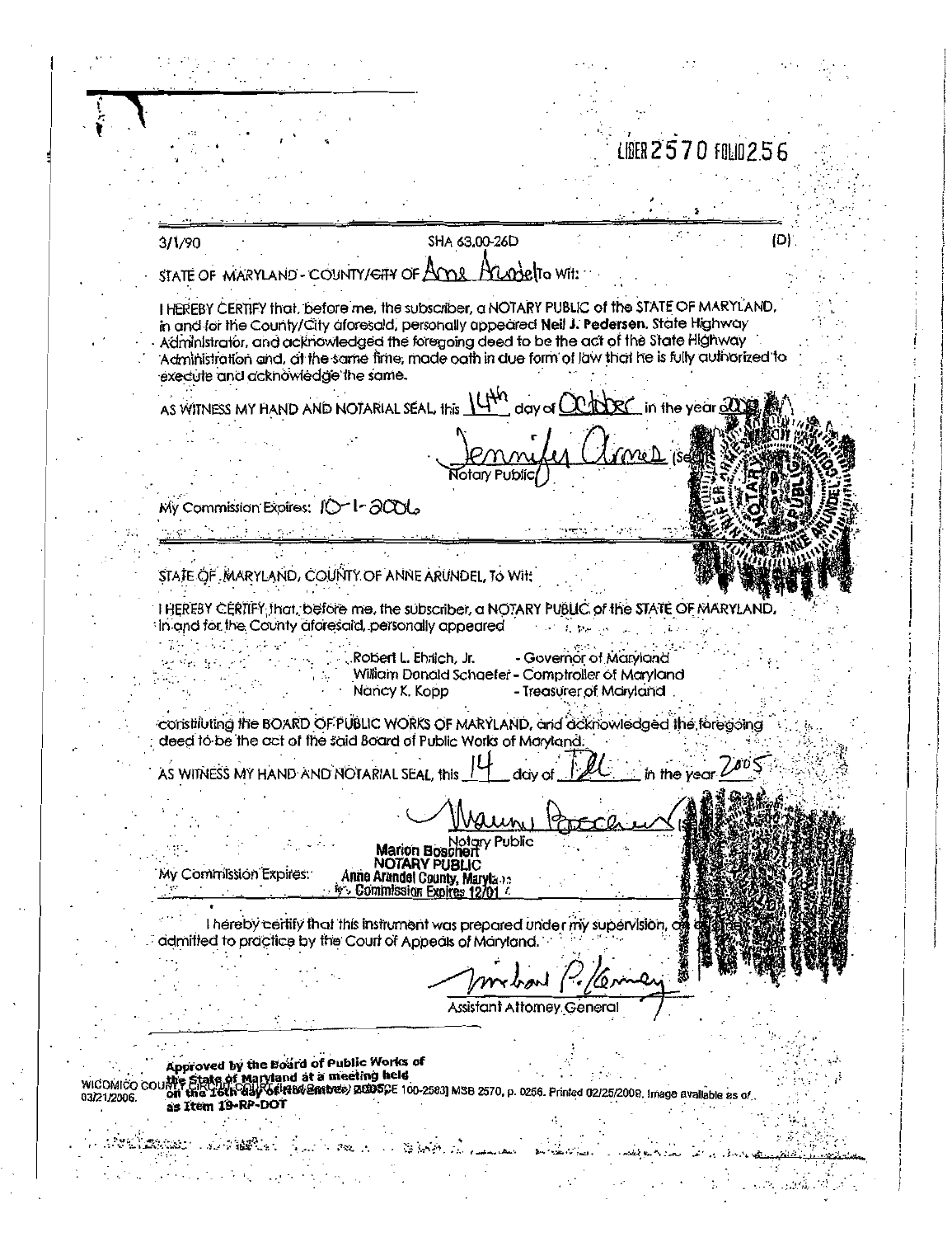